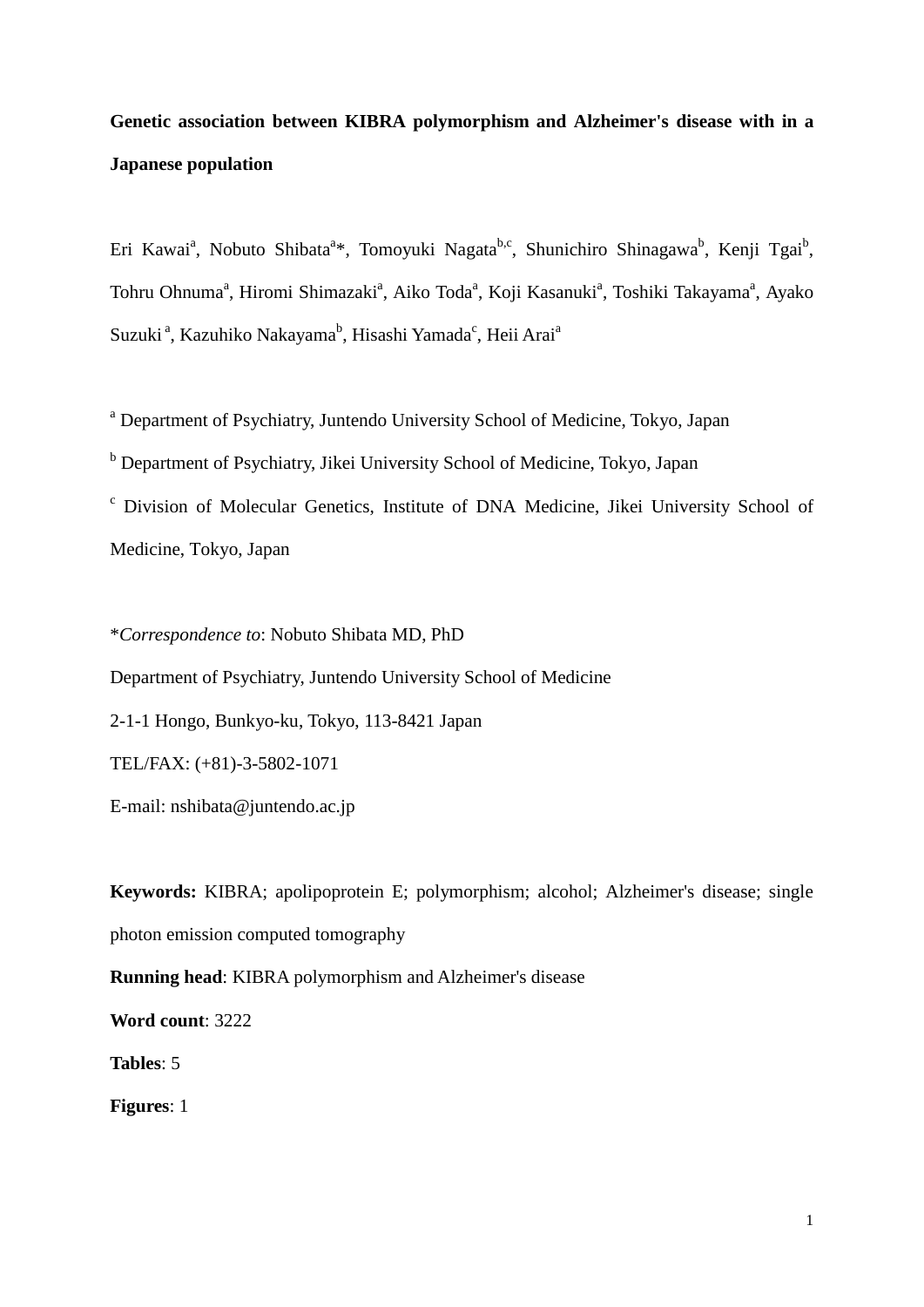#### **Abstract**

KIBRA plays an important role in synaptic plasticity in human hippocampus related to cognitive function. Functional studies suggest that KIBRA is a potential candidate gene for memory and Alzheimer's disease (AD) risk. A single nucleotide polymorphism (SNP), Rs17070145 C allele affects the onset of AD in an age-dependent manner comparing with T/T genotypes and is also associated with risk of substance abuse and relapse. The aim of this case-control study was to investigate whether the rs17070145 polymorphism affected the onset of AD in an age-dependent manner in a Japanese population. We analysed KIBRA and APOE genotypes in 237 young AD cases, 154 age-matched control cases and 160 old AD cases. The analyses were performed by stratifying alcohol consumption and the APOE status. We used single photon emission computed tomography (SPECT) to analyse patients with AD with the rs17070145 polymorphism. The genotypic and allelic frequencies of the young AD group differed significantly from those of control and old AD groups. There was a significant association among high alcohol consumption (HAC-AD group) and the genotypic and allelic frequencies of the rs17070145 polymorphism. Logistic regression analyses demonstrate synergism between the APOE genotype and the rs17070145 C allele to increase the risk of AD in the young group; this was confirmed in the HAC-AD group. The SPECT study revealed hyperperfusion in the C allele carrier group was detected in the right inferior frontal gyrus compared with the T/T group. KIBRA rs17070145 affects specific phenotypes of patients with AD.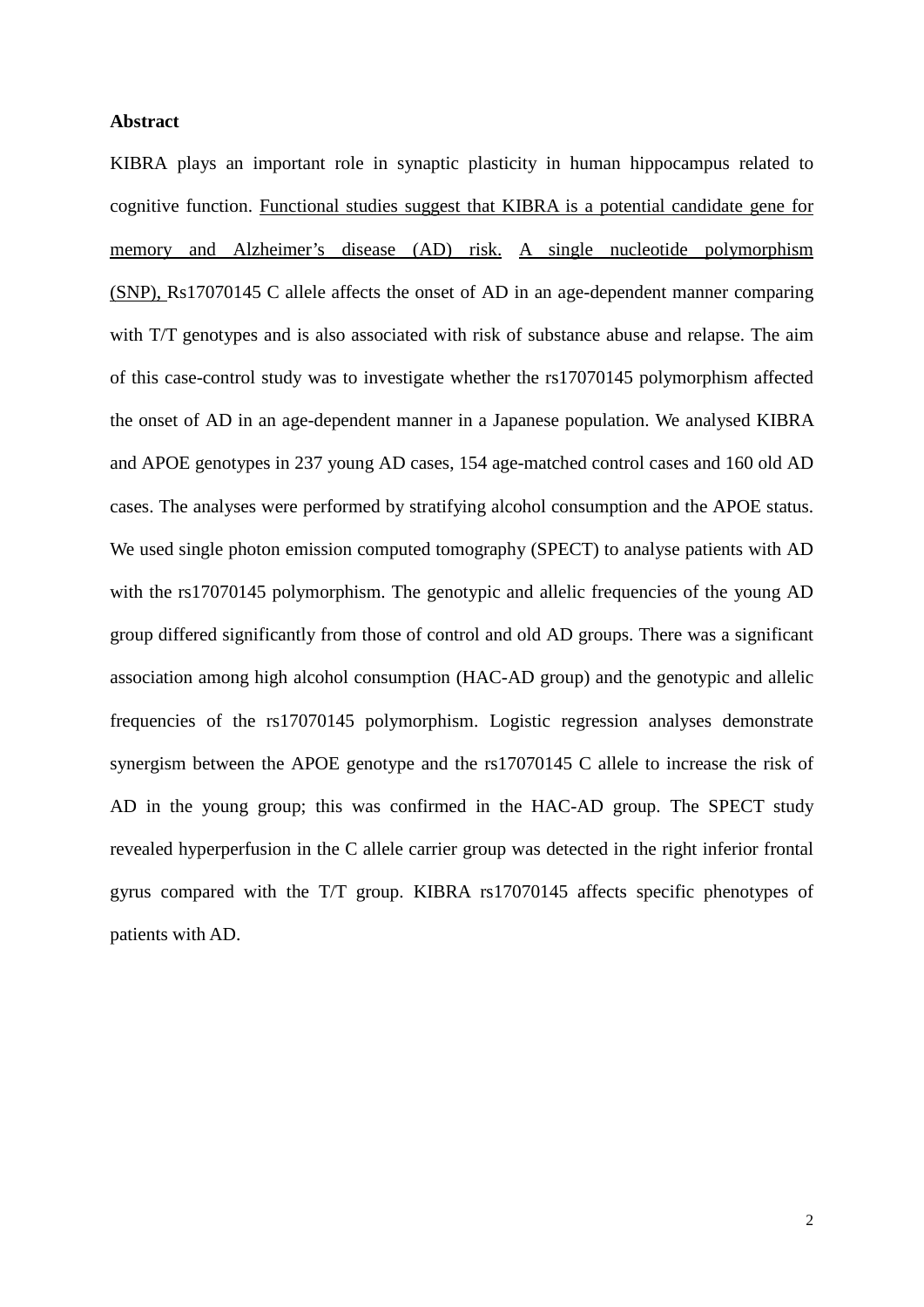#### **Introduction**

Alzheimer's disease (AD) is the most common neurodegenerative disease. Genetic, metabolic and environmental factors play an important role in the pathophysiology of AD [\(Reitz and](#page-14-0)  [Mayeux 2014\)](#page-14-0). Apolipoprotein E (APOE) is a genetic risk factor for sporadic AD [\(Brouwers](#page-13-0)  [et al. 2008\)](#page-13-0). Lifestyles and lifestyle diseases such as hypertension, hyperlipidemia and diabetes mellitus affect the onset or clinical course of AD [\(Frisardi et al. 2010\)](#page-13-1). Ethanol and its metabolite acetaldehyde are directly neurotoxic, and alcohol intake may affect the development of AD [\(Ohta and Ohsawa 2006\)](#page-14-1). There may be potential associations among AD, alcohol abuse and certain genetic factors.

KIBRA is highly expressed in the human brain and plays an important role in synaptic plasticity [\(Duning et al. 2013;](#page-13-2) [Schneider et al. 2010\)](#page-14-2). Genome-wide analyses show that rs17070145, a frequently occurring single-nucleotide polymorphism (SNP) of the KIBRA gene, is significantly associated with memory performance in cognitively normal controls [\(Papassotiropoulos et al. 2006\)](#page-14-3). Similar studies on the rs17070145 polymorphism that include Japanese cohorts have been performed [\(Almeida et al. 2008;](#page-13-3) [Bates et al. 2009;](#page-13-4) [Milnik et al.](#page-13-5)  [2012;](#page-13-5) [Preuschhof et al. 2010\)](#page-14-4). A previous study reported significant associations between the rs17070145 polymorphism and verbal memory, attention/concentration and delayed recall performance [\(Yasuda et al. 2010\)](#page-14-5). Although significant associations of elderly German subjects were reported [\(Schaper et al. 2008\)](#page-14-6), analysis of other cohorts of European populations did not support previous findings [\(Need et al. 2008;](#page-13-6) [Sedille-Mostafaie et al. 2012\)](#page-14-7). The T allele of the polymorphism may increase the risk for late-onset AD [\(Burgess et al.](#page-13-7)  [2011;](#page-13-7) [Corneveaux et al. 2010\)](#page-13-8). Another study was unable to repeat these positive results [\(Hayashi et al. 2010\)](#page-13-9). Thus, the influence of the polymorphism on the onset of AD is discrepancy in findings. A meta-analysis including several populations showed protective effect of T allele and suggested a modest role for KIBRA as a cognition and AD risk gene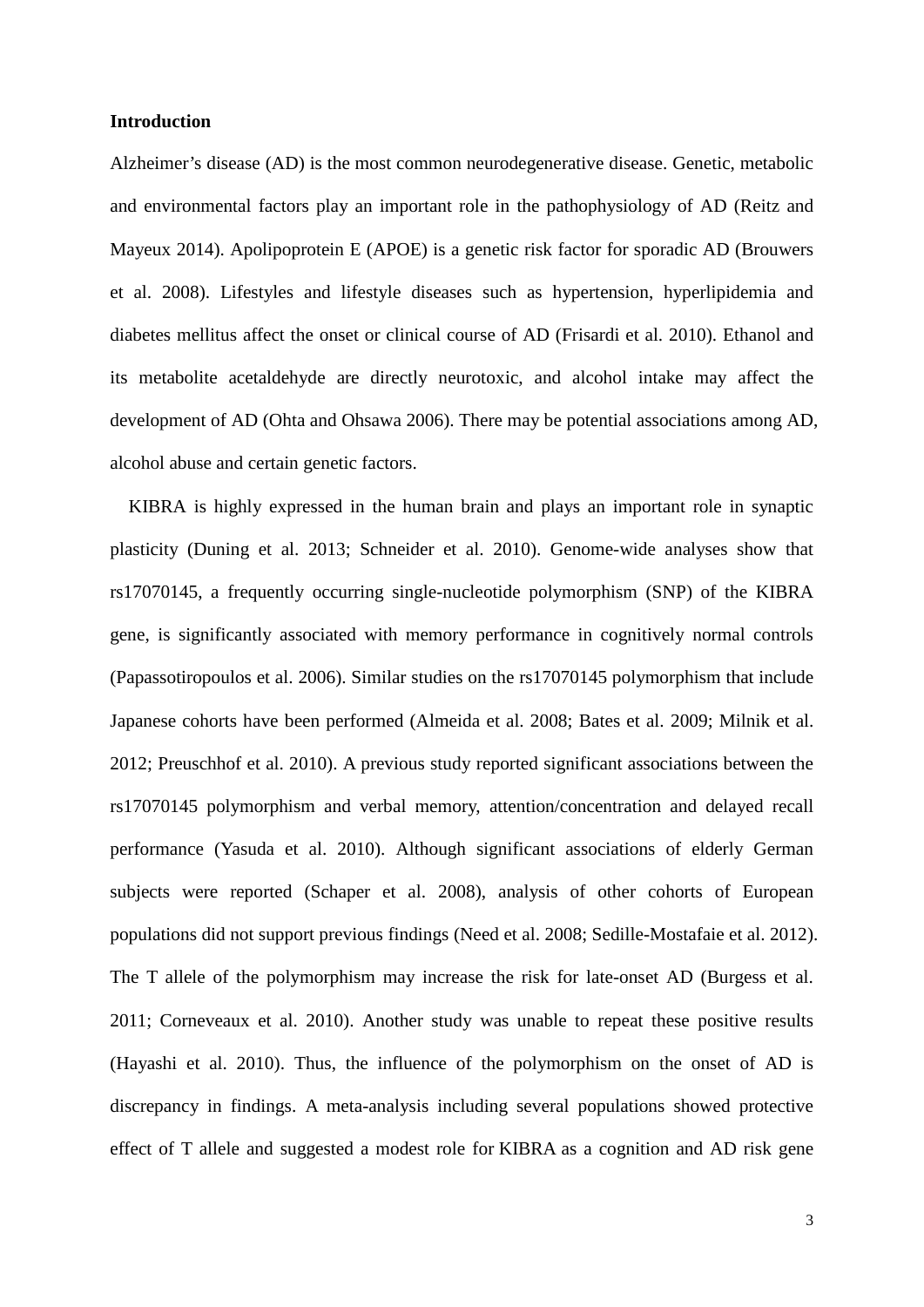[\(Burgess et al. 2011\)](#page-13-7).

The KIBRA polymorphism has been analyzed in other neuropsychiatric diseases [\(Vassos et](#page-14-8)  [al. 2010;](#page-14-8) [Vyas et al. 2014\)](#page-14-9). Evidence suggests an association between KIBRA gene polymorphism and cognitive function in schizophrenia (Vyas et al. 2014), and post-traumatic stress disorder (Wilker et al. 2013). Previous findings also suggest that rs17070145 is a putative risk factor for substance abuse and relapse [\(Bauer et al. 2012\)](#page-13-10) and that KIBRA SNPs are related to cognitive flexibility [\(Zhang et al. 2009\)](#page-14-10). These findings suggest a potential association between alcohol dependency and KIBRA polymorphisms. A functional magnetic resonance imaging (fMRI) study shows that the KIBRA polymorphism affects hippocampal activations during memory retrieval [\(Papassotiropoulos et al. 2006\)](#page-14-3). They suggest non-carriers of the T allele showed significantly increased brain activations compared with those of T allele carriers in the medial temporal lobe. It means that non-carriers of the T allele need more activation to reach the same level of retrieval performance as T allele carriers. Another fMRI study on normal healthy subjects indicates that T-allele carriers have a larger hippocampal volume compared with non-carriers [\(Kauppi et al. 2011\)](#page-13-11). However, to our knowledge, there are no previous neuroimaging studies investigating the influence of KIBRA gene polymorphism in patients with AD.

The present study aimed to clarify the associations between the KIBRA rs17070145 polymorphism and AD in a Japanese population. We also analysed this association by stratifying subjects according to alcohol consumption and the APOE status as well as by studying patients with AD who underwent single photon emission computed tomography (SPECT). We showed the polymorphism affect the onset of young AD and specific AD patients with habitual alcohol drinking. SPECT study suggested hyperperfusion in the C allele carrier group was detected in the right inferior frontal gyrus compared with the T/T group.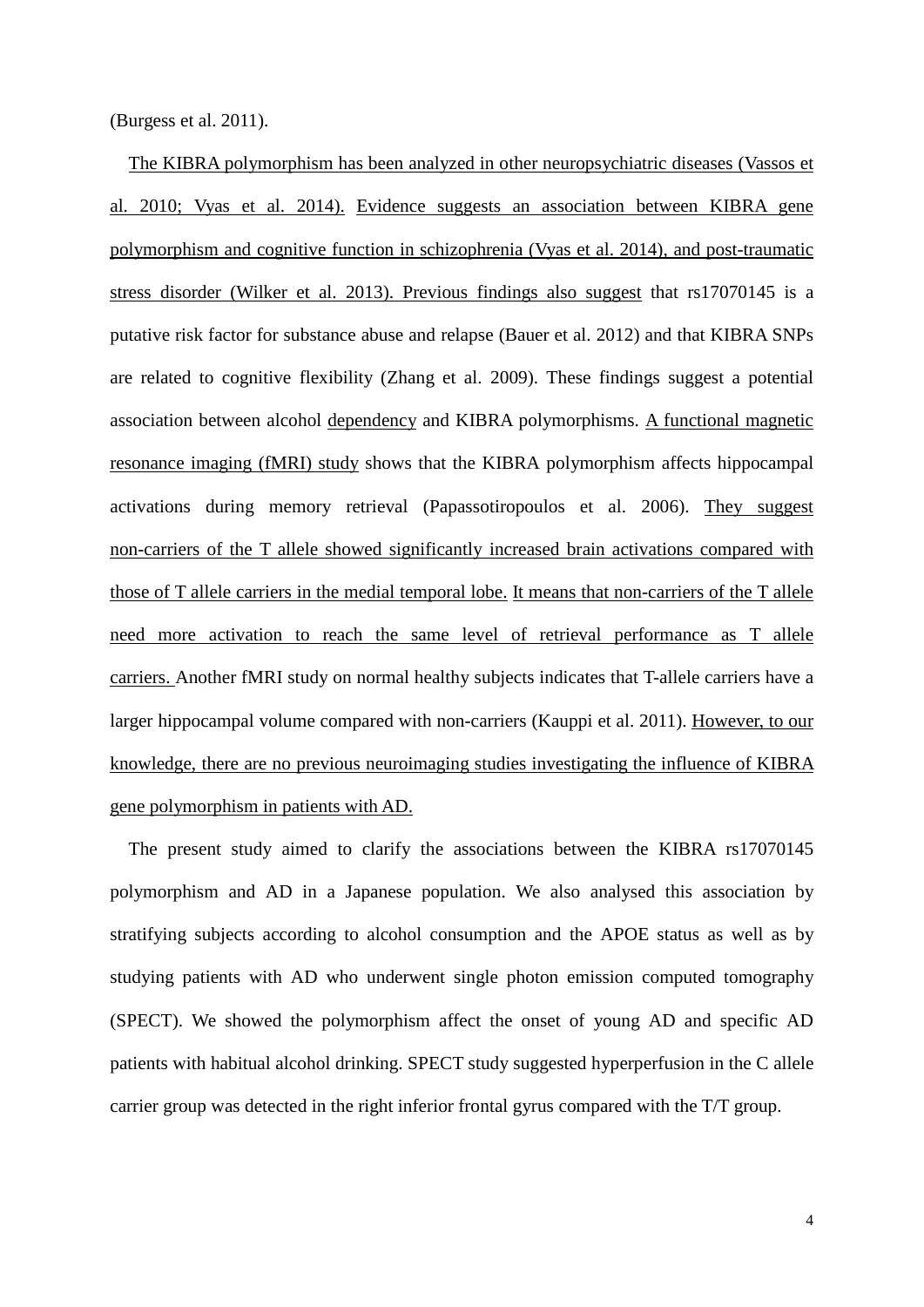#### **Methods**

#### Subjects

Sporadic cases of AD were diagnosed according to the NINCDS-ADRDA criteria by geriatric psychiatrists [\(McKhann et al. 1984\)](#page-13-12). We interviewed all cases and confirmed none of them had a familial history of AD within one degree. There were no autopsy confirmed AD cases. Patients defined as the Juntendo AD (young AD) group were recruited from the Department of Psychiatry, Juntendo University Hospital, Tokyo, Japan and Department of Psychiatry Juntendo Koshigaya Hospital, Saitama, Japan. Patients defined as the Jikei AD (old AD) group were recruited from the Department of Psychiatry, Jikei University Hospital, Tokyo, Japan and the Department of Psychiatry, Jikei Kashiwa Hospital, Chiba, Japan. All the AD cases were prescribed standard medicine for the disease. Control volunteer subjects were recruited from members of the staff of our hospital with no history of dementia or other neuropsychiatric diseases.

Based on previously defined alcohol consumption standard [\(Mukamal et al. 2001\)](#page-13-13), individuals with HAC-AD were included in the Juntendo AD (young AD) group. The HAC-AD group included 45 males and one female, and the mean age did not differ significantly from that of the control group. Our age-matched controls were for AD and did not represent as low alcohol consumption.

The purpose and significance of this study were explained to each patient in detail in writing, including verbal supplementation, as required. All subjects provided written informed consent. Table 1 shows the characteristics of the subjects. The mean age of the Juntendo AD (young AD) group did not differ significantly from that of control group. In contrast, the mean age of Jikei AD (old AD) group was significantly higher than that of the Juntendo AD (young AD) and controls groups. The gender difference between the Juntendo AD and control groups were not detected statistically  $(\chi^2=1.44, p=0.23)$ . The Ethics Committees of both the Juntendo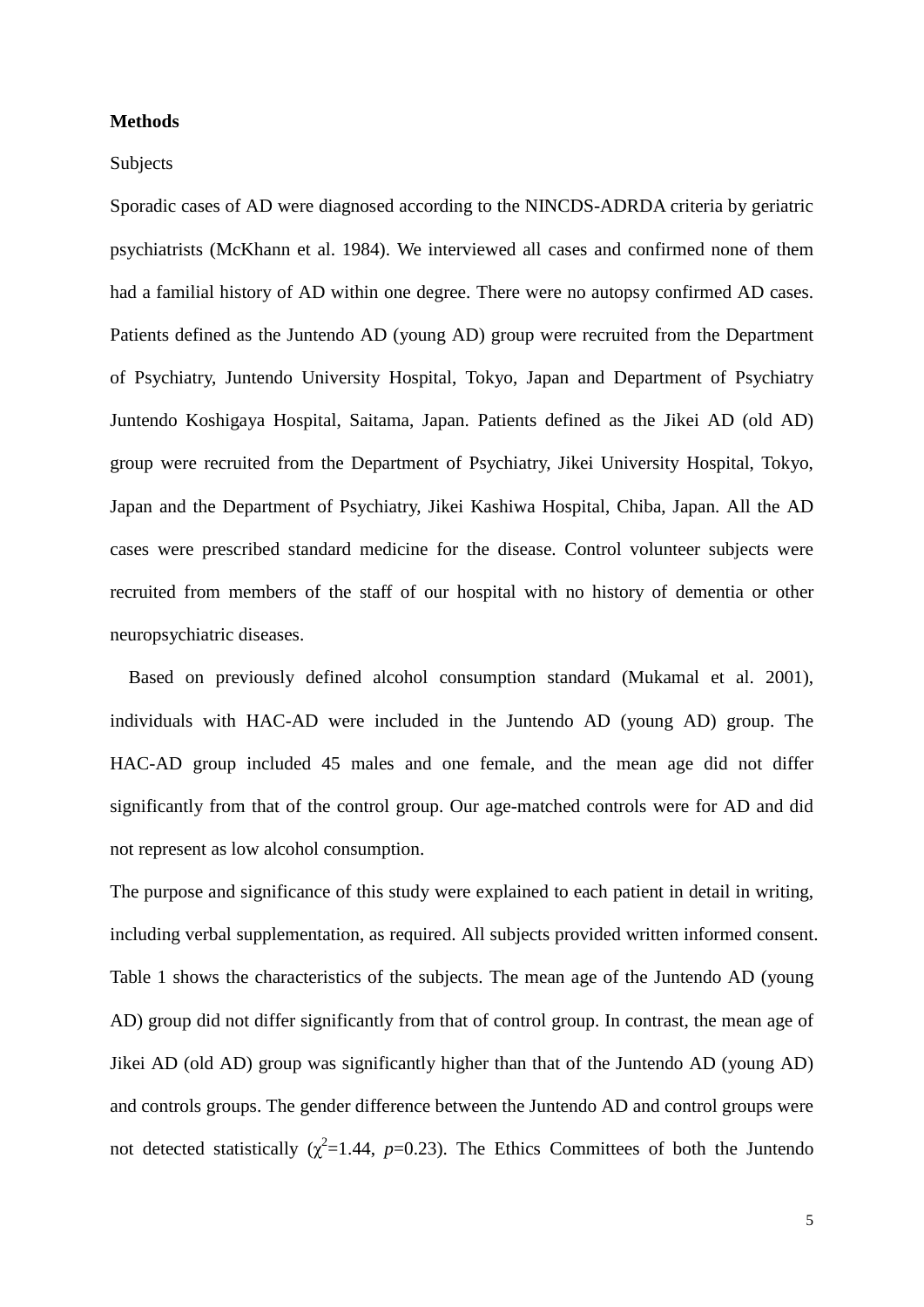University School of Medicine and the Jikei University School of Medicine approved the study protocols.

We performed power calculations for our case-control subjects for using the Power Calculator (http://www.sph.umich.edu/csg/abecasis/CaTS/). Power was calculated under the prevalence of 0.16 using an additive or a multiplicative model, based on allelic frequencies of 0.22 with odds ratio (1.31) and an alpha level of 0.05. Results for power analyses demonstrated that the power ranged 51% from the addictive model and 56% from the multiplicative model.

#### Genotyping

DNA was extracted from white blood cells using a standard method. Rs17070145 was genotyped using an ABI7500 Real-Time PCR System (Applied Biosystems, CA, USA) and TaqMan technology. Probes and primers were designed by the Assay-by-Design service of Applied Biosystems. A standard PCR reaction (10 μl) was performed using the TaqMan Universal PCR Master Mix reagent kit. APOE genotypes for all samples were determined according to [\(Wenham et al. 1991\)](#page-14-11)).

#### Statistical Analysis for Genetic Data

Differences in the genotypic and allelic frequencies were evaluated using a case-control study design and by applying Fisher's exact test. Hardy–Weinberg equilibrium (HWE) tests were performed in cases and controls. The case-control association and HWE analyses were performed using SNPAlyse version 7.0 Pro (Dynacom, Chiba, Japan). The combined effects of APOE and KIBRA polymorphisms on the risk for AD were tested using multinomial logistic regression analysis, and the odds ratios were calculated. The analyses were performed using the SPSS software ver. 17.0 for Windows (Chicago, Ill., USA). A *p*-value <0.05 was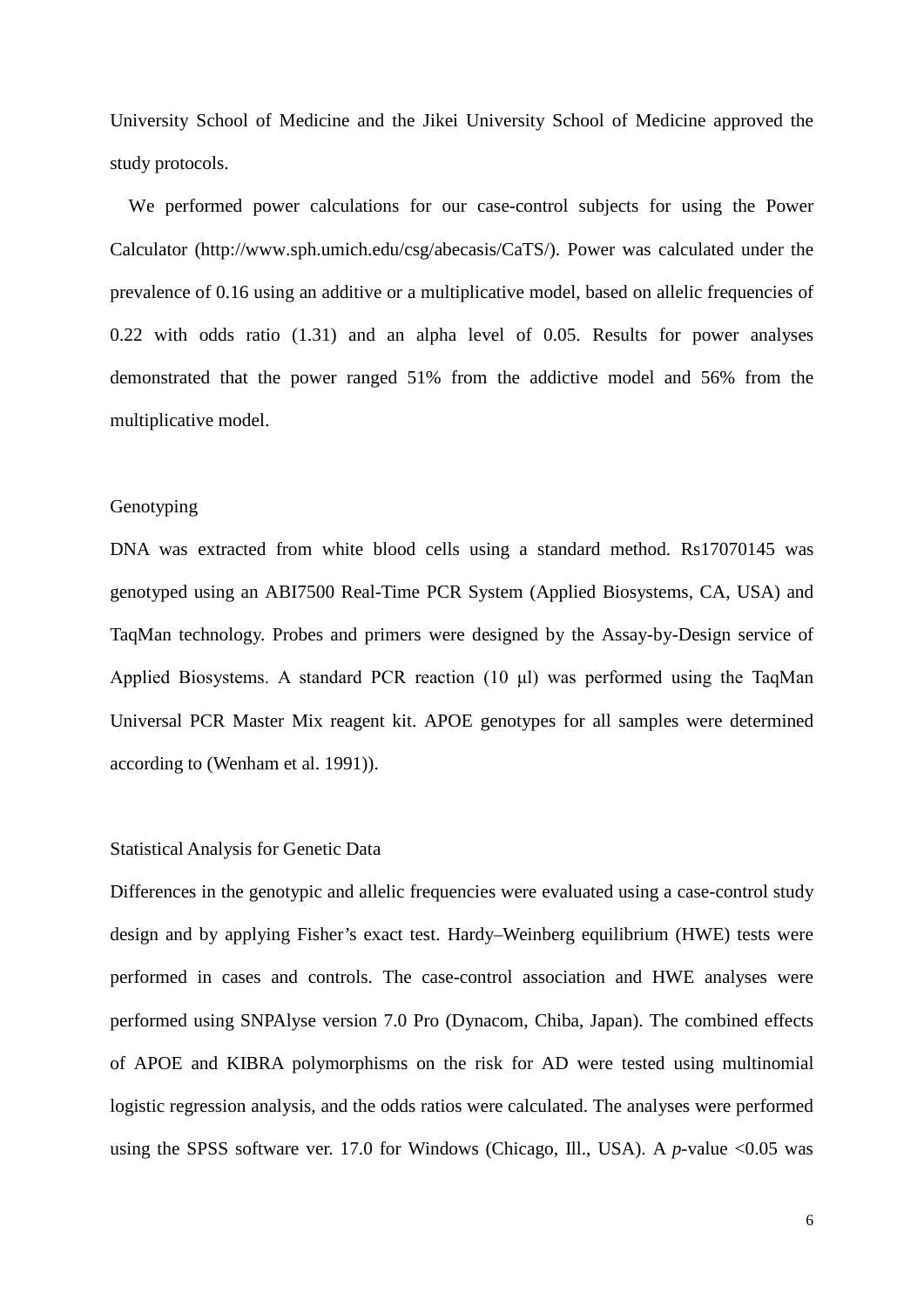considered statistically significant.

#### Brain SPECT Procedure

Twenty-three members of the Jikei AD (old AD) group laid in a supine position with their eyes closed and underwent cerebral blood flow (CBF) measurements. Each subject was intravenously administered 600 MBq of technetium-99m-ethyl cysteinate dimer (99mTc-ECD). Twenty minutes later, brain SPECT was performed using the step-and-shoot method as follows: 50 s per angle and 72 angles for 22 min. The matrix size was  $128 \times 128$ , and the location window was 140 keV at 20%. For pre-filter and absorption corrections, a ramp filter (order, 8.0; cut-off, 0.27) was used. The image voxel size was 3.2 mm. The SPECT system was a three-detector gamma camera (PRISM-IRIX; Shimadzu Medical Co., Kyoto, Japan) with a low-energy high-resolution collimator.

#### Statistical Analysis of Imaging Data

Data were processed using the Statistical Parametric Mapping 8 [\(http://www.fil.ion.ucl.ac.uk/spm\)](http://www.fil.ion.ucl.ac.uk/spm) software as implemented in MATLAB 8.0 (MathWorks, Natick, MA, USA). SPECT data were normalised to the 99mTc-ECD template in the Montreal Neurological Institute (MNI) space using linear proportions and a non-linear sampling algorithm. The normalised SPECT images were then smoothed using a 12-mm full-width at half-maximum kernel.

The regional CBF (rCBF) of the T/T (16 subjects) and C allele carrier (T/C 7 subjects) groups was compared using a two-sample *t*-test. The average ages of the T/T and C allele carrier groups were not significantly different (77.2 and 77.8 years, respectively). We first set the threshold as  $p < 0.005$  without correction for multiple comparisons to prevent type II errors. The extent threshold was set to 123 voxels, expected voxels per cluster. Once the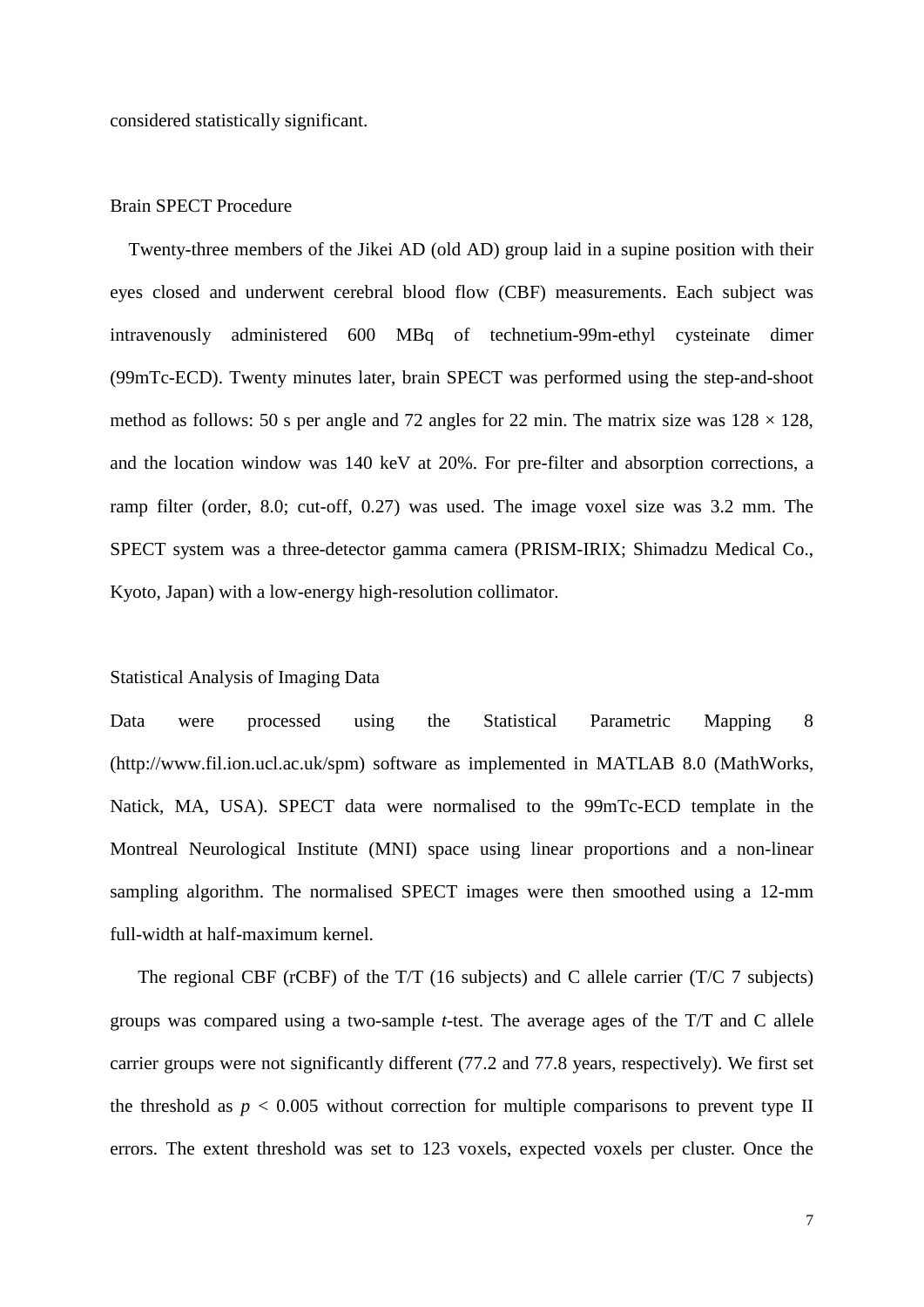group difference was found, a post-hoc analysis was performed to investigate regional changes using small-volume correction (SVC) determined using the WFU PickAtlas software. Significance levels were set at a family-wise error (FWE) corrected  $p < 0.05$ . We determined the MNI coordinates to identify the anatomical region of the clusters.

## **Results**

#### Genotyping

Rs17070145 was in HWE in patients with Juntendo AD (young AD), Jikei AD (old AD) and in control subjects (AD cases HWE  $\chi^2$ =3.88, *p*=0.14 and Controls HWE  $\chi^2$ =0.20, *p*=0.94 respectively). The frequency of the APOE4 allele in the AD groups was significantly higher compared with that in the control group (Table 1). The genotypic and allelic frequencies of rs17070145 were compared between the Juntendo AD (young AD) group and age-matched controls. Table 2 shows the genotypic frequencies of rs17070145 of each group. The genotypic and allelic frequencies of the Juntendo AD (young AD) group differed significantly from those of the control and Jikei AD (old AD) groups. Although the comparison was not statistically rigorous, the genotypic and allelic distributions of the Jikei AD (old AD) and control groups were not significantly different (data not shown).

The genotypic frequencies of rs17070145 in patients with HAC-AD were not in HWE significantly  $(\chi^2=14.7, p=0.0005^*)$ . The number of heterozygotes was fewer than the estimated frequencies. We detected a significant association of the genotypic and allelic frequencies between HAC-AD and rs17070145 (Table 3). The frequency of the C allele in the HAC-AD group was significantly higher compared with that in the control group.

We further evaluated the relationships and interactions among the APOE genotype, rs17070145 and onset of disease, which were tested for a combinatorial effect of both polymorphisms using logistic regression tests (Table 4). We detected a significant synergistic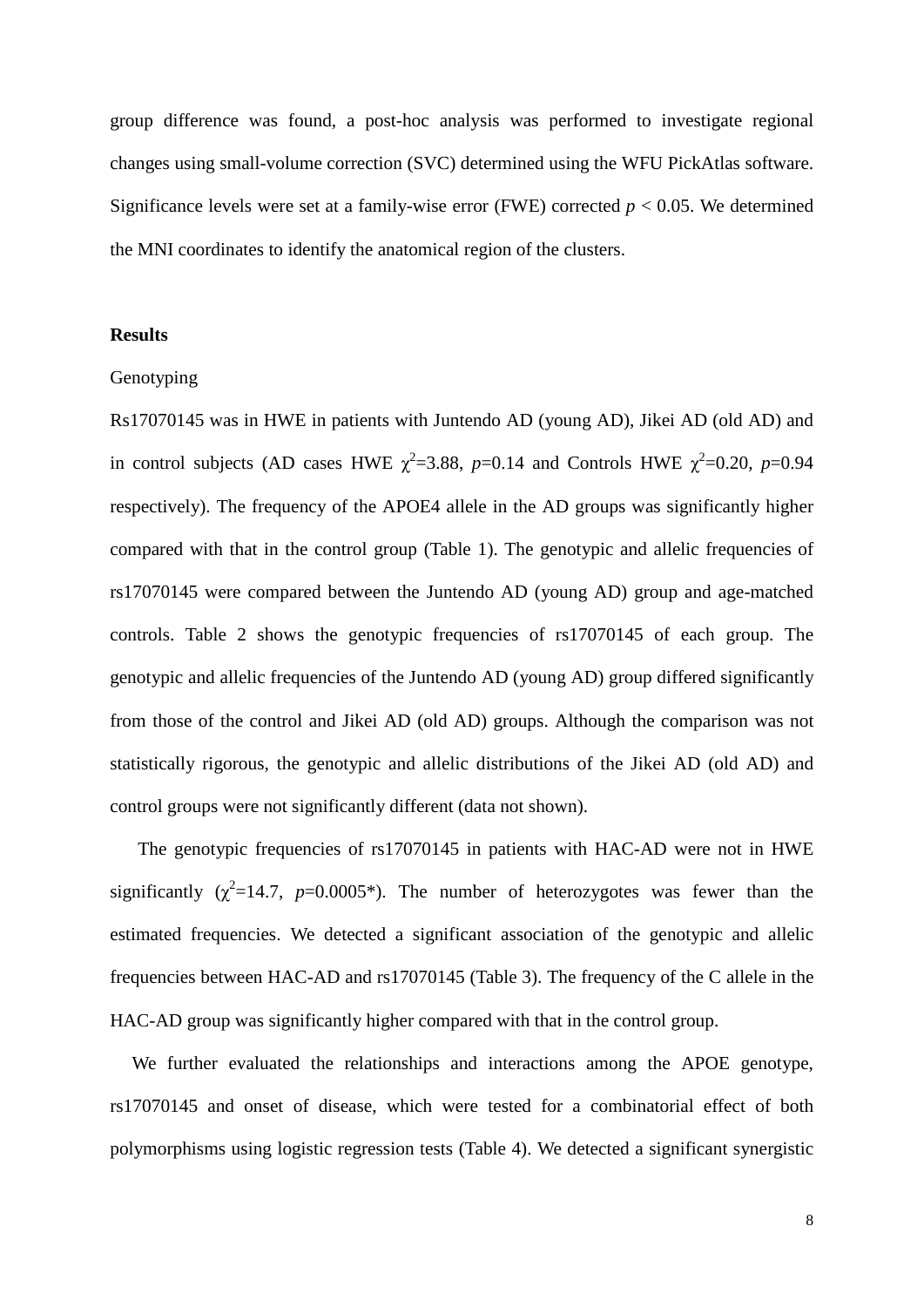effect on the risk for AD from the analyses of the Juntendo AD (young AD) group. Specifically, the APOE and rs17070145 genotypes had a synergistic effect on the risk of AD [odds ratio 2.067 (95% CI, 1.410–3.030) and odds ratio 1.431 (95% CI, 1.000–2.048), respectively]. The analyses of the HAC-AD group demonstrated that the APOE genotype synergised with rs17070145 to increase the risk of HAC-AD [odds ratio 2.688, (95% CI, 1.462–4.940) and odds ratio 2.298 (95% CI, 1.361–3.878), respectively].

#### SPECT Analyses

Hyperperfusion in the C allele carrier group was detected in the right inferior frontal gyrus compared with the T/T group (uncorrected,  $p < 0.005$ ). In the SVC analysis for right Brodmann areas (BAs) 46 and 47, the rCBF was significantly increased in the same brain regions at the level of FWE (corrected, *p* < 0.05). The rCBF was not significantly decreased in any region of the brain (Table 5 and Figure 1).

## **Discussion**

We report here a genetic association between the C allele of the KIBRA rs17070145 SNP in the young [the Juntendo AD (young AD) group, mean age  $65.1 \pm 9.8$  years] but not in the old [Jikei AD (old AD) group, mean age  $77.7 \pm 6.4$  years] Japanese patients with AD. Regression analyses indicate that the APOE and rs17070145 genotypes acted synergistically to influence the risk of AD in the Juntendo AD (young AD) group. A study on a Japanese cohort (mean age 75.2 years) found that the rs17070145 polymorphism did not affect the risk of AD [\(Hayashi et al. 2010\)](#page-13-9); however, the genotype and allele distribution of our Juntendo AD (old AD) group are similar to those reported by Hayashi *et al.* (2010). Discrepancies between the findings of this previous study and those of the present study (for Japanese patients) may be explained by the difference between the average ages of the study subjects.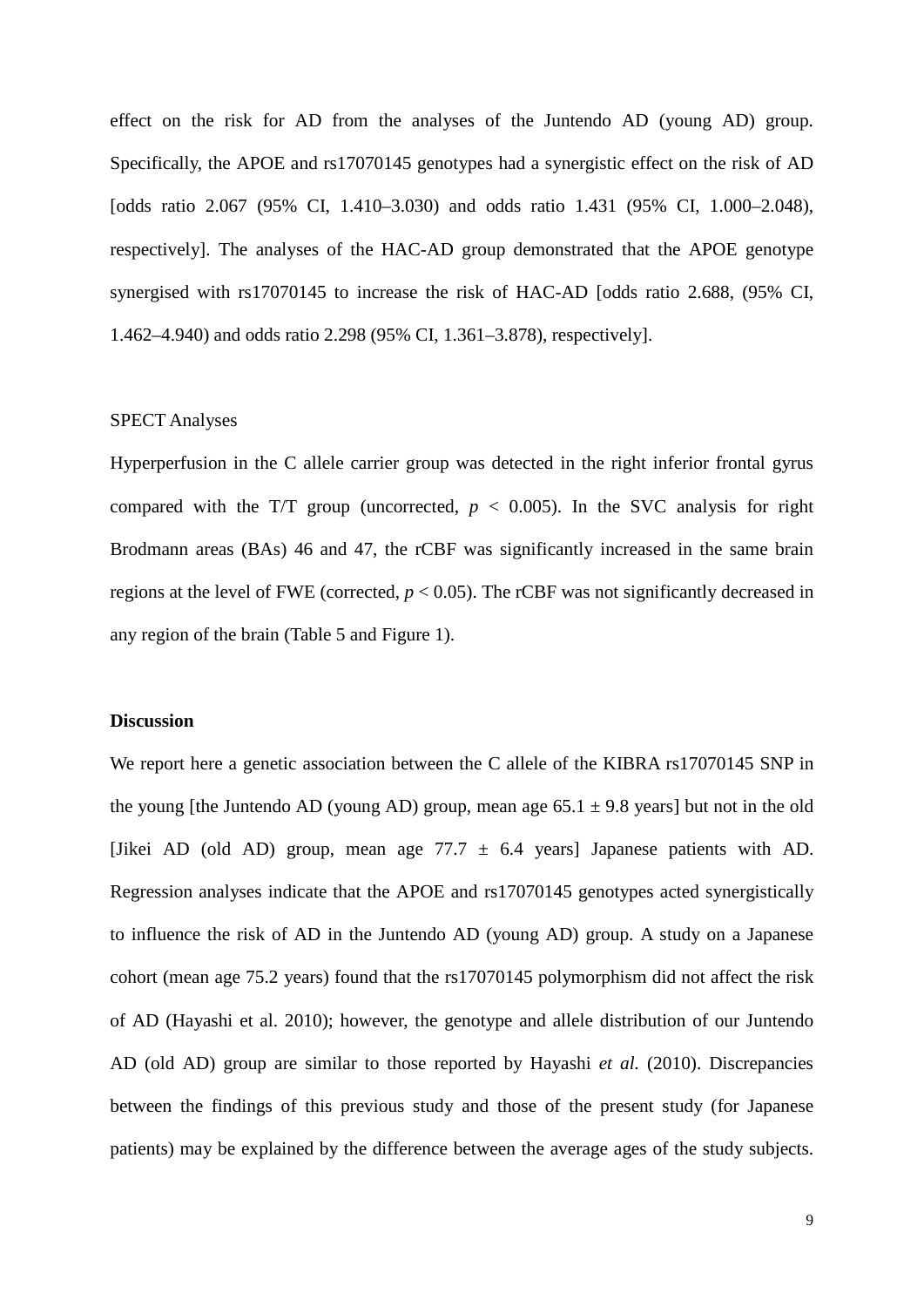Although the study samples for a Japanese population previously reported were not sex-matched, our case-control cohorts for young AD were sex-matched. Those differences also might affect the discrepancies.

Several similar studies that tested the association between the rs17070145 polymorphism and susceptibility to AD were conducted in other ethnic groups, including Asians [\(Wang et al.](#page-14-12)  [2013;](#page-14-12) [Hayashi et al. 2010\)](#page-13-9), and compared to those, the cohort in the present study was the youngest. The results from studies on a Caucasian and an African–American cohort suggest that the T allele protects against late-onset AD [\(Burgess et al. 2011;](#page-13-7) [Corneveaux et al. 2010\)](#page-13-8). The different effects of late-onset AD in different ethnic groups might be due to the differences in allelic frequencies.

Our results show that the genotypic and allelic frequencies of rs17070145 differ significantly between the Juntendo AD (young AD) and Jikei AD (old AD) groups, suggesting an age-dependent effect. Healthy T allele carriers exhibit better episodic memory performance that is independent of age [\(Papassotiropoulos et al. 2006;](#page-14-3) [Schaper et al. 2008\)](#page-14-6). Consistent with these results are the findings of a study reporting that rs17070145 and the T allele are associated with an increased risk of the onset of AD after 86 years of age in Spanish patients with sporadic AD [\(Rodriguez-Rodriguez et al. 2009\)](#page-14-13). They also showed age-dependent associations and C/C genotype with odds ratios that decrease continuously with age. Further, other studies [\(Wang et al. 2013\)](#page-14-12) reported a significant interaction between the C allele and only patients with AD less who are than 74 years old, in a Han Chinese population. These results are consistent with those of the present study.

To the best of our knowledge, our present pilot study is the first to assess whether the rs17070145 polymorphism affects patients with HAC-AD. Although the genotypic and allelic distributions of controls and AD cases in a Japanese population were in HWE, those of HAC-AD were not. This suggests that the region around the polymorphism may be highly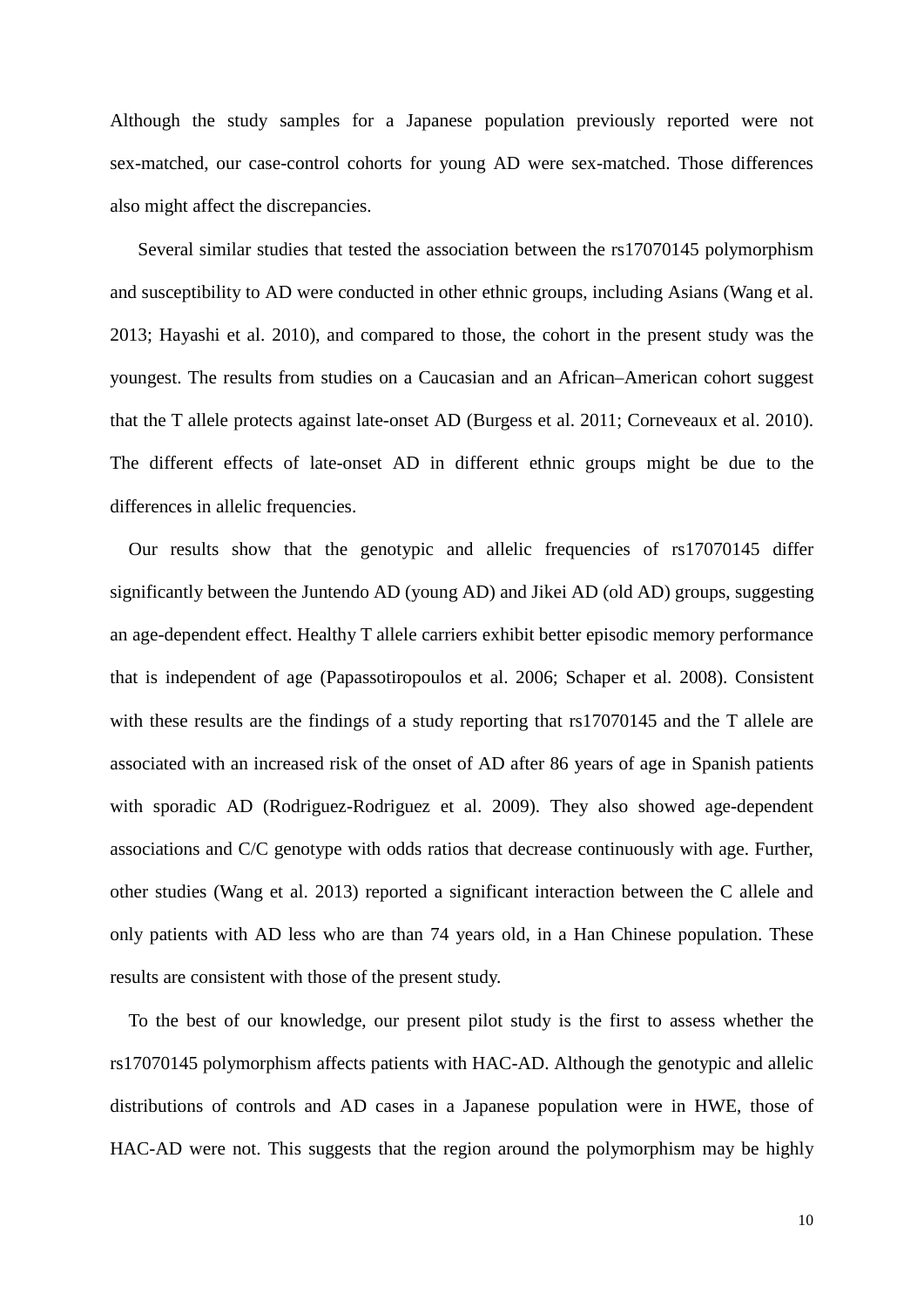polymorphic and could mean that the polymorphism may be triallelic; however, our results show that rs17010145 is biallelic. Alternatively, the high variability of this region may be the result of a potential large insertion or deletion in the KIBRA gene. Although, our results show that the C allele increases the risk of HAC-AD, it is possible that the data are attributable only to a small number of patients with Juntendo AD (young AD). Further, the regression analyses reveal that despite the small number of cases, the odds ratio of the association of the C allele with patients with HAC-AD cases was higher than that of the allele with patients with Juntendo AD (young AD). The HWE of patients with HAC-AD was different from that of patients with AD. Thus, we consider that the C allele is an independent risk factor of HAC-AD. Moreover, although positive associations were observed, the size of our HAC-AD cohort was relatively small, and the subjects were predominantly men. Although the logistic regression analyses showed synergistic effects of the KIBRA polymorphism and APOE4, odds ratio of the KIBRA polymorphism was lower than that of APOE4. Further genetic studies with a larger case-control cohort and the inclusion of more women are warranted.

There is evidence of an association between the KIBRA polymorphism and early relapse with substance abuse [\(Bauer et al. 2012\)](#page-13-10). The T allele was associated with increased relapse in patients consuming alcohol and using cocaine, heroin, opiates and benzodiazepines. Another study indicates that the T allele is associated with diminished cognitive flexibility [\(Zhang et al. 2009\)](#page-14-10). The average age of subjects of these two studies was approximately 40 years. A study on young and middle-aged volunteers indicated that T allele carriers exhibit better memory performance compared with non-carriers [\(Papassotiropoulos et al. 2006\)](#page-14-3). Therefore, the genetic effects of KIBRA on the cognitive performance of a middle-aged healthy population are controversial. We suggest therefore that cognitive impairment in middle age causes alcohol dependencies and increases the risk of HAC-AD. Further longitudinal and prospective studies that attempt to correlate these characteristics with the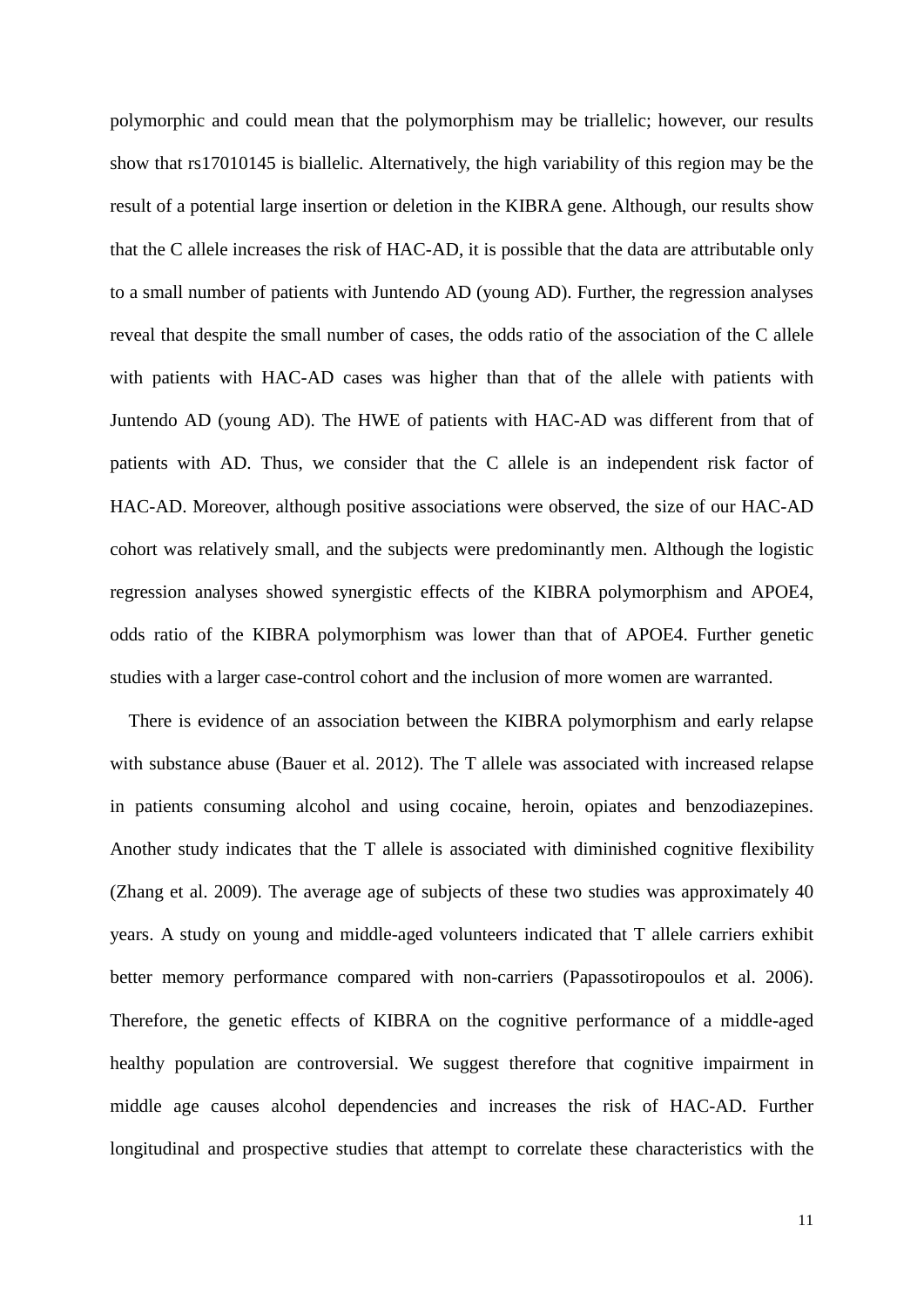KIBRA polymorphism may clarify these relationships.

Our neuroimaging study reveals hyperperfusion in the right inferior frontal gyrus, BA 46 and BA 47, in patients carrying the KIBRA C allele. These regions are associated with working memory, executive functions and emotional inhibition. A meta-analysis showed that the KIBRA polymorphism is associated with working memory [\(Milnik et al. 2012\)](#page-13-5). Atrophy of the inferior frontal gyrus is more prominent in patients with early-onset AD compared with those with late-onset AD [\(Moller et al. 2013\)](#page-13-14) A SPECT study found that alcohol dependencies correlate with the inferior frontal gyrus [\(Noel et al. 2001\)](#page-14-14). Hyperperfusion in the right inferior frontal gyrus may reflect compensatory reactions caused by dysfunctions of dopaminergic neurotransmission associated with the pathophysiologies of AD and alcoholism. Moreover, observed hyperperfusion in the right inferior frontal gyrus might associate with several behavioral and psychological symptoms of dementia (BPSD), such as aggression and agitation. Although we were unable to perform SPECT analysis of patients with Juntendo AD (younger AD) or HAC-AD in the present study, we suggest that the KIBRA C allele contributes to dysfunctions of the inferior frontal gyrus in younger patients with AD and HAC-AD. Since we could not include C/C cases for the SPECT study, gene dose effect would be studied in the future.

Several limitations should be discussed about our cohorts. Since our case-control cases were composed of two facilities that different clinical groups of geriatric psychiatrists evaluated each case, we did not combine cases. Although we think that genetic backgrounds of old AD differ from that of young AD, age-matched controls for old AD were not obtained in the study. Both AD and HAC-AD were diagnosed at one time, longitudinal observation would be needed to ascertain other dementias. As AD is heterogeneous, we focused on specific phenotypes associated with habitual alcohol use and the KIBRA genotype. Although our HAC-AD cases did not show typical alcohol dependency, such as; do not stop drinking,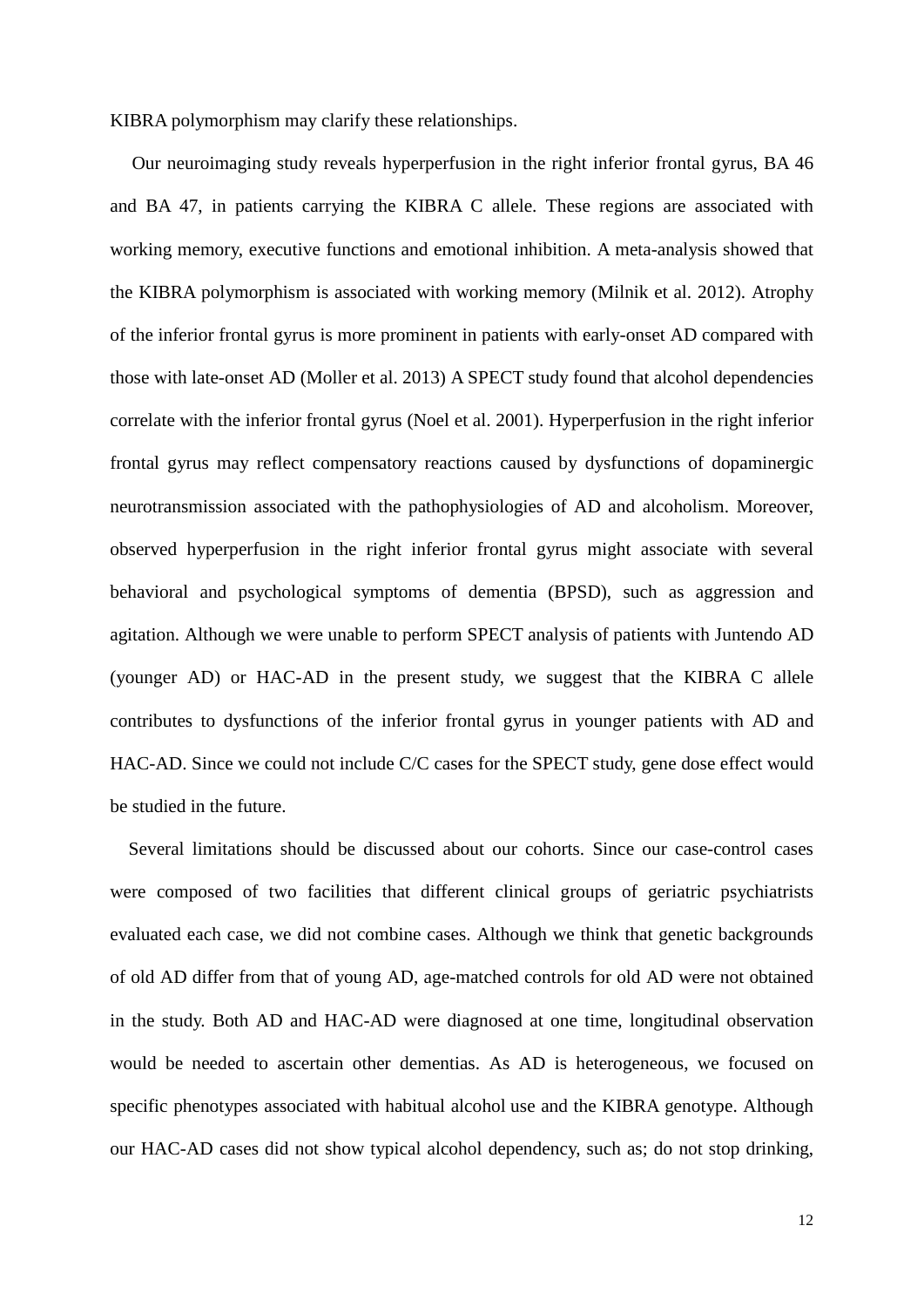increase amounts of alcohol and show behavior related with alcohol abuse, it is difficult to distinguish typical alcohol dependency from habitual drinking. Genetic association between typical alcoholic dementia and the polymorphism should be needed.

Our findings suggested the C allele of rs17010145 increase the risk for young AD and HAC-AD. The SPECT study on AD showed that the polymorphism associates with hyperperfusion in the right inferior frontal gyrus and with dysfunctions of dopaminergic neurotransmission.

#### **Acknowledgements**

This study was partially supported by the High Technology Research Center Grant from the Ministry of Education, Culture, Sports, Science and Technology of Japan and by the Sportology Center, Juntendo University Graduate School of Medicine. We are grateful for the technical assistance of K. Yamamoto.

The purpose and significance of this study were explained in detail in writing, including verbal supplementation as required, to each patient and their spouse or first-degree relatives. All subjects provided their written informed consent. If the ability of the patients to provide consent were compromised, their spouse or first-degree relative provided consent. Patients without accompanying spouses or relatives were not included in this study. The Ethics Committees of the Juntendo University School of Medicine and the Jikei University School of Medicine approved the study protocols.

## **Conflict of Interest**

We have no potential conflicts.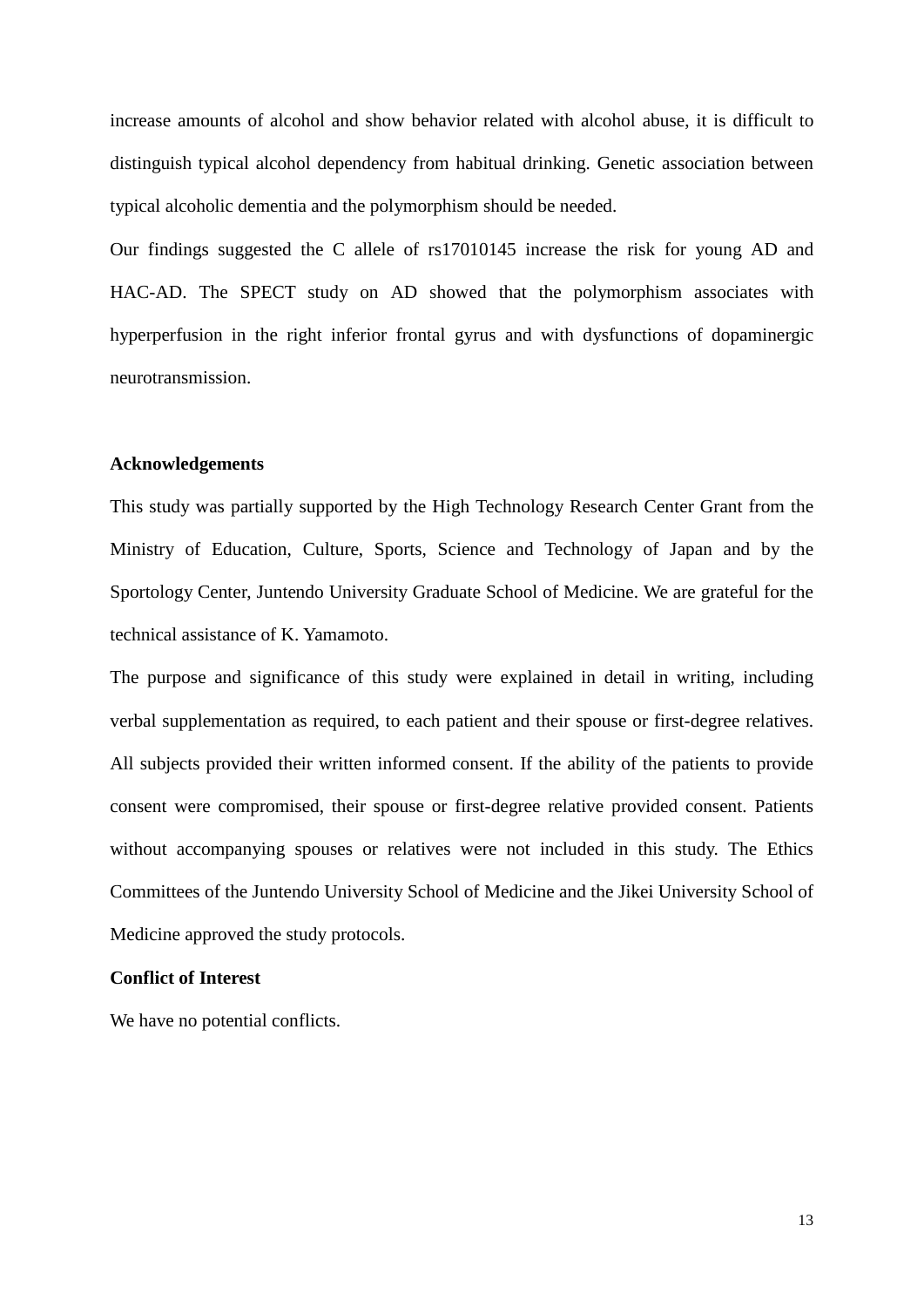#### **References**

- <span id="page-13-3"></span>Almeida, O. P., Schwab, S. G., Lautenschlager, N. T., Morar, B., Greenop, K. R., Flicker, L., et al. (2008). KIBRA genetic polymorphism influences episodic memory in later life, but does not increase the risk of mild cognitive impairment. *Journal of cellular and molecular medicine, 12*(5A), 1672-1676.
- <span id="page-13-4"></span>Bates, T. C., Price, J. F., Harris, S. E., Marioni, R. E., Fowkes, F. G., Stewart, M. C., et al. (2009). Association of KIBRA and memory. *Neuroscience letters, 458*(3), 140-143.
- <span id="page-13-10"></span>Bauer, L. O., Covault, J., & Gelernter, J. (2012). GABRA2 and KIBRA genotypes predict early relapse to substance use. *Drug and alcohol dependence, 123*(1-3), 154-159.
- <span id="page-13-0"></span>Brouwers, N., Sleegers, K., & Van Broeckhoven, C. (2008). Molecular genetics of Alzheimer's disease: an update. *Annals of medicine, 40*(8), 562-583.
- <span id="page-13-7"></span>Burgess, J. D., Pedraza, O., Graff-Radford, N. R., Hirpa, M., Zou, F., Miles, R., et al. (2011). Association of common KIBRA variants with episodic memory and AD risk. *Neurobiology of aging, 32*(3), 557 e551-559.
- <span id="page-13-8"></span>Corneveaux, J. J., Liang, W. S., Reiman, E. M., Webster, J. A., Myers, A. J., Zismann, V. L., et al. (2010). Evidence for an association between KIBRA and late-onset Alzheimer's disease. *Neurobiology of aging, 31*(6), 901-909.
- <span id="page-13-2"></span>Duning, K., Wennmann, D. O., Bokemeyer, A., Reissner, C., Wersching, H., Thomas, C., et al. (2013). Common exonic missense variants in the C2 domain of the human KIBRA protein modify lipid binding and cognitive performance. *Translational psychiatry, 3*, e272.
- <span id="page-13-1"></span>Frisardi, V., Solfrizzi, V., Seripa, D., Capurso, C., Santamato, A., Sancarlo, D., et al. (2010). Metabolic-cognitive syndrome: a cross-talk between metabolic syndrome and Alzheimer's disease. *Ageing research reviews, 9*(4), 399-417.
- <span id="page-13-9"></span>Hayashi, N., Kazui, H., Kamino, K., Tokunaga, H., Takaya, M., Yokokoji, M., et al. (2010). KIBRA genetic polymorphism influences episodic memory in Alzheimer's disease, but does not show association with disease in a Japanese cohort. *Dementia and geriatric cognitive disorders, 30*(4), 302-308.
- <span id="page-13-11"></span>Kauppi, K., Nilsson, L. G., Adolfsson, R., Eriksson, E., & Nyberg, L. (2011). KIBRA polymorphism is related to enhanced memory and elevated hippocampal processing. *The Journal of neuroscience : the official journal of the Society for Neuroscience, 31*(40), 14218-14222.
- <span id="page-13-12"></span>McKhann, G., Drachman, D., Folstein, M., Katzman, R., Price, D., & Stadlan, E. M. (1984). Clinical diagnosis of Alzheimer's disease: report of the NINCDS-ADRDA Work Group under the auspices of Department of Health and Human Services Task Force on Alzheimer's Disease. *Neurology, 34*(7), 939-944.
- <span id="page-13-5"></span>Milnik, A., Heck, A., Vogler, C., Heinze, H. J., de Quervain, D. J., & Papassotiropoulos, A. (2012). Association of KIBRA with episodic and working memory: a meta-analysis. *American journal of medical genetics Part B, Neuropsychiatric genetics : the official publication of the International Society of Psychiatric Genetics, 159B*(8), 958-969.
- <span id="page-13-14"></span>Moller, C., Vrenken, H., Jiskoot, L., Versteeg, A., Barkhof, F., Scheltens, P., et al. (2013). Different patterns of gray matter atrophy in early- and late-onset Alzheimer's disease. *Neurobiology of aging, 34*(8), 2014-2022.
- <span id="page-13-13"></span>Mukamal, K. J., Longstreth, W. T., Jr., Mittleman, M. A., Crum, R. M., & Siscovick, D. S. (2001). Alcohol consumption and subclinical findings on magnetic resonance imaging of the brain in older adults: the cardiovascular health study. *Stroke; a journal of cerebral circulation, 32*(9), 1939-1946.
- <span id="page-13-6"></span>Need, A. C., Attix, D. K., McEvoy, J. M., Cirulli, E. T., Linney, K. N., Wagoner, A. P., et al. (2008). Failure to replicate effect of Kibra on human memory in two large cohorts of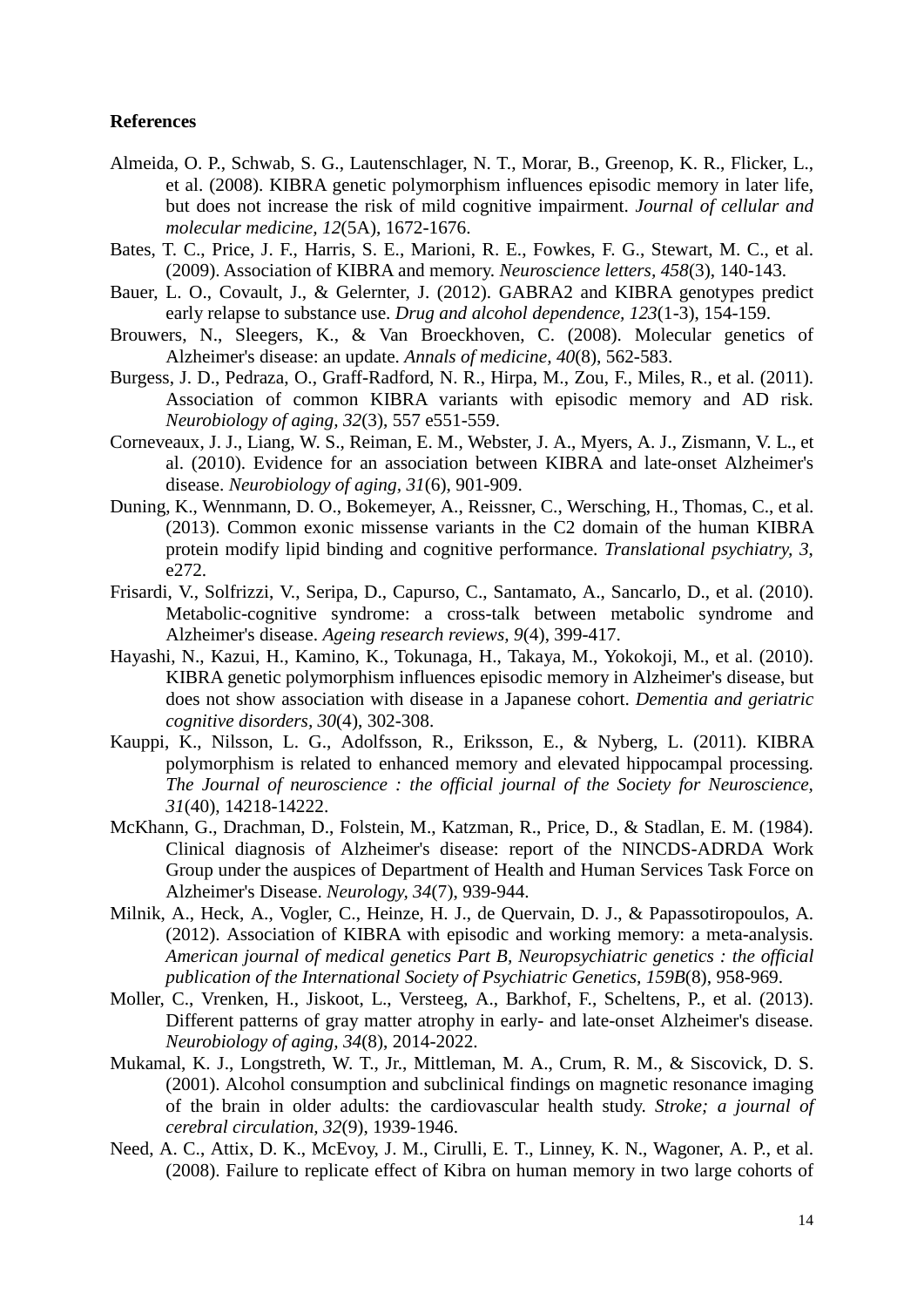European origin. *American journal of medical genetics Part B, Neuropsychiatric genetics : the official publication of the International Society of Psychiatric Genetics, 147B*(5), 667-668.

- <span id="page-14-14"></span>Noel, X., Paternot, J., Van der Linden, M., Sferrazza, R., Verhas, M., Hanak, C., et al. (2001). Correlation between inhibition, working memory and delimited frontal area blood flow measure by 99mTc-Bicisate SPECT in alcohol-dependent patients. *Alcohol Alcohol, 36*(6), 556-563.
- <span id="page-14-1"></span>Ohta, S., & Ohsawa, I. (2006). Dysfunction of mitochondria and oxidative stress in the pathogenesis of Alzheimer's disease: on defects in the cytochrome c oxidase complex and aldehyde detoxification. *Journal of Alzheimer's disease : JAD, 9*(2), 155-166.
- <span id="page-14-3"></span>Papassotiropoulos, A., Stephan, D. A., Huentelman, M. J., Hoerndli, F. J., Craig, D. W., Pearson, J. V., et al. (2006). Common Kibra alleles are associated with human memory performance. *Science, 314*(5798), 475-478.
- <span id="page-14-4"></span>Preuschhof, C., Heekeren, H. R., Li, S. C., Sander, T., Lindenberger, U., & Backman, L. (2010). KIBRA and CLSTN2 polymorphisms exert interactive effects on human episodic memory. *Neuropsychologia, 48*(2), 402-408.
- <span id="page-14-0"></span>Reitz, C., & Mayeux, R. (2014). Alzheimer disease: epidemiology, diagnostic criteria, risk factors and biomarkers. *Biochemical pharmacology, 88*(4), 640-651.
- <span id="page-14-13"></span>Rodriguez-Rodriguez, E., Infante, J., Llorca, J., Mateo, I., Sanchez-Quintana, C., Garcia-Gorostiaga, I., et al. (2009). Age-dependent association of KIBRA genetic variation and Alzheimer's disease risk. *Neurobiology of aging, 30*(2), 322-324.
- <span id="page-14-6"></span>Schaper, K., Kolsch, H., Popp, J., Wagner, M., & Jessen, F. (2008). KIBRA gene variants are associated with episodic memory in healthy elderly. *Neurobiology of aging, 29*(7), 1123-1125.
- <span id="page-14-2"></span>Schneider, A., Huentelman, M. J., Kremerskothen, J., Duning, K., Spoelgen, R., & Nikolich, K. (2010). KIBRA: A New Gateway to Learning and Memory? *Frontiers in aging neuroscience, 2*, 4.
- <span id="page-14-7"></span>Sedille-Mostafaie, N., Sebesta, C., Huber, K. R., Zehetmayer, S., Jungwirth, S., Tragl, K. H., et al. (2012). The role of memory-related gene polymorphisms, KIBRA and CLSTN2, on replicate memory assessment in the elderly. *J Neural Transm, 119*(1), 77-80.
- <span id="page-14-8"></span>Vassos, E., Bramon, E., Picchioni, M., Walshe, M., Filbey, F. M., Kravariti, E., et al. (2010). Evidence of association of KIBRA genotype with episodic memory in families of psychotic patients and controls. *Journal of psychiatric research, 44*(12), 795-798.
- <span id="page-14-9"></span>Vyas, N. S., Ahn, K., Stahl, D. R., Caviston, P., Simic, M., Netherwood, S., et al. (2014). Association of KIBRA rs17070145 polymorphism with episodic memory in the early stages of a human neurodevelopmental disorder. *Psychiatry research, 220*(1-2), 37-43.
- <span id="page-14-12"></span>Wang, H. F., Tan, L., Yu, J. T., Ma, X. Y., Liu, Q. Y., & Wang, W. (2013). Age-dependent association of KIBRA gene polymorphism with Alzheimer's disease in Han Chinese. *Molecular biology reports, 40*(12), 7077-7082.
- <span id="page-14-11"></span>Wenham, P. R., Price, W. H., & Blandell, G. (1991). Apolipoprotein E genotyping by one-stage PCR. *Lancet, 337*(8750), 1158-1159.
- Wilker, S., Kolassa, S., Vogler, C., Lingenfelder, B., Elbert, T., Papassotiropoulos, A., et al. (2013). The role of memory-related gene WWC1 (KIBRA) in lifetime posttraumatic stress disorder: evidence from two independent samples from African conflict regions. *Biological psychiatry, 74*(9), 664-671.
- <span id="page-14-5"></span>Yasuda, Y., Hashimoto, R., Ohi, K., Fukumoto, M., Takamura, H., Iike, N., et al. (2010). Association study of KIBRA gene with memory performance in a Japanese population. *The world journal of biological psychiatry : the official journal of the World Federation of Societies of Biological Psychiatry, 11*(7), 852-857.
- <span id="page-14-10"></span>Zhang, H., Kranzler, H. R., Poling, J., Gruen, J. R., & Gelernter, J. (2009). Cognitive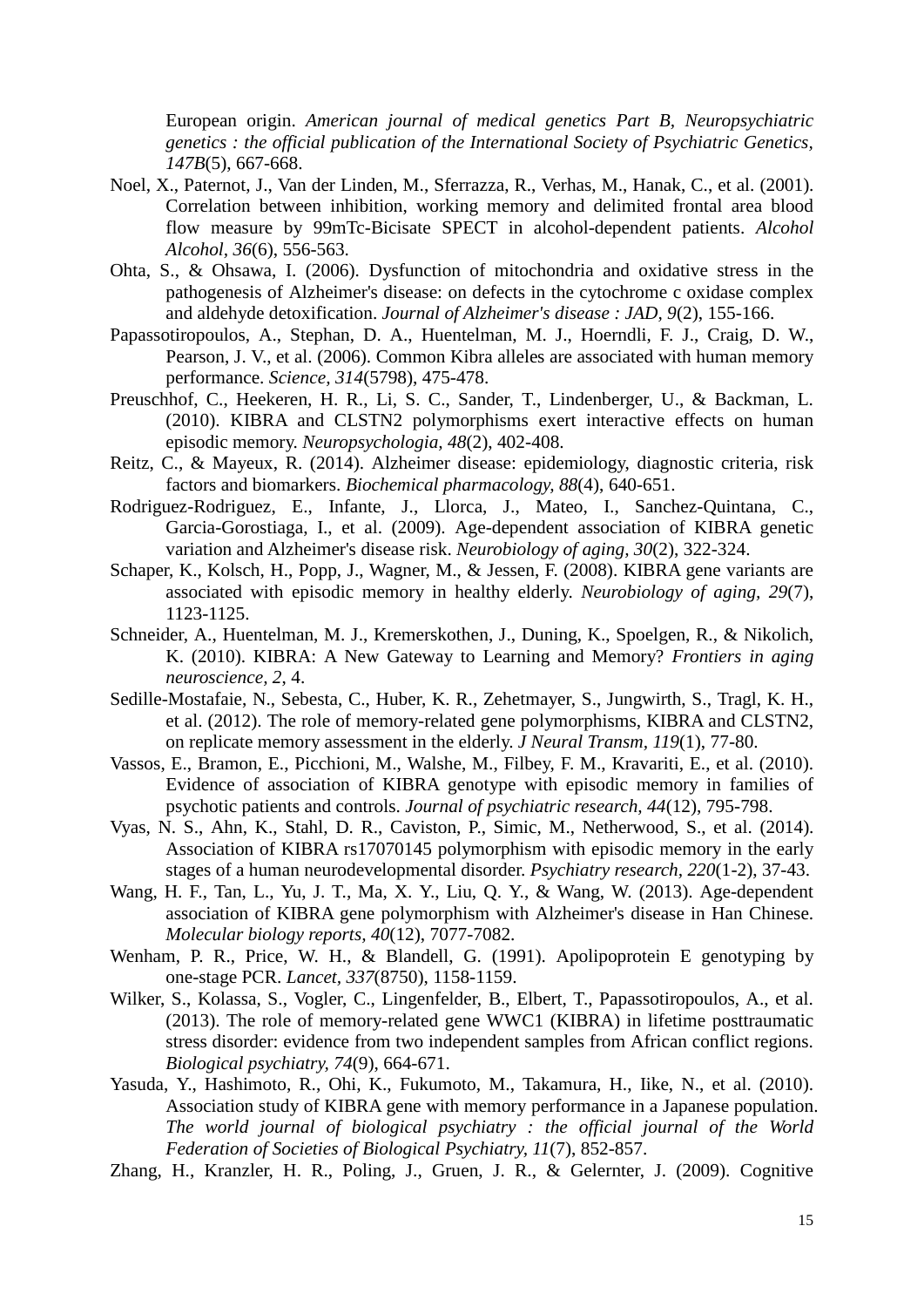flexibility is associated with KIBRA variant and modulated by recent tobacco use. *Neuropsychopharmacology : official publication of the American College of Neuropsychopharmacology, 34*(12), 2508-2516.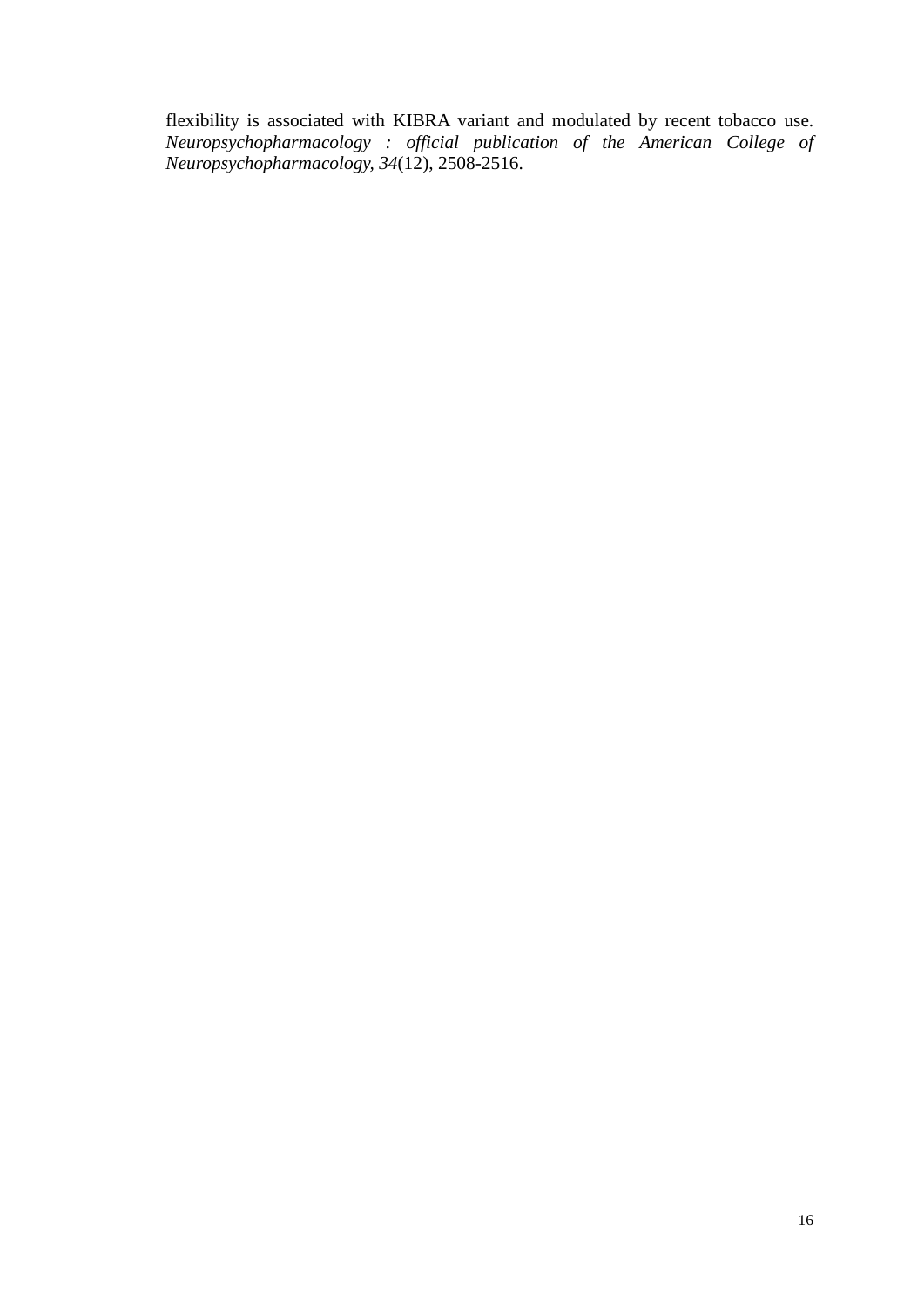# **Figure 1**

Regions with significant hyperperfusion in patients with the rs17070145 T/C genotype compared with those with the T/T genotype  $(p < 0.05$  with small volume correction). Significantly increased hyperperfusion in the C allele carrier group compared with the T/T group was detected in the right inferior frontal gyrus. No significant hypoperfusion was observed.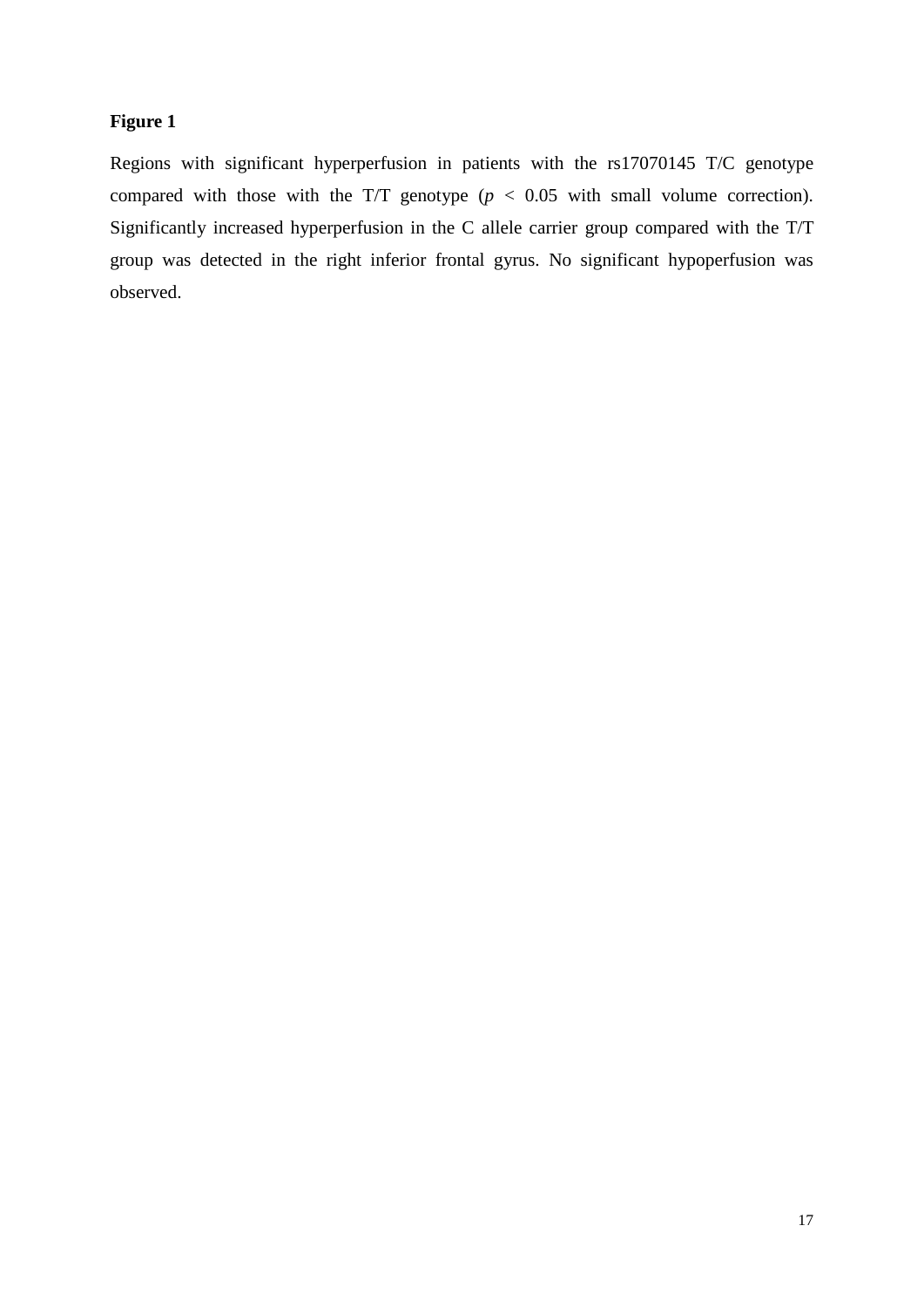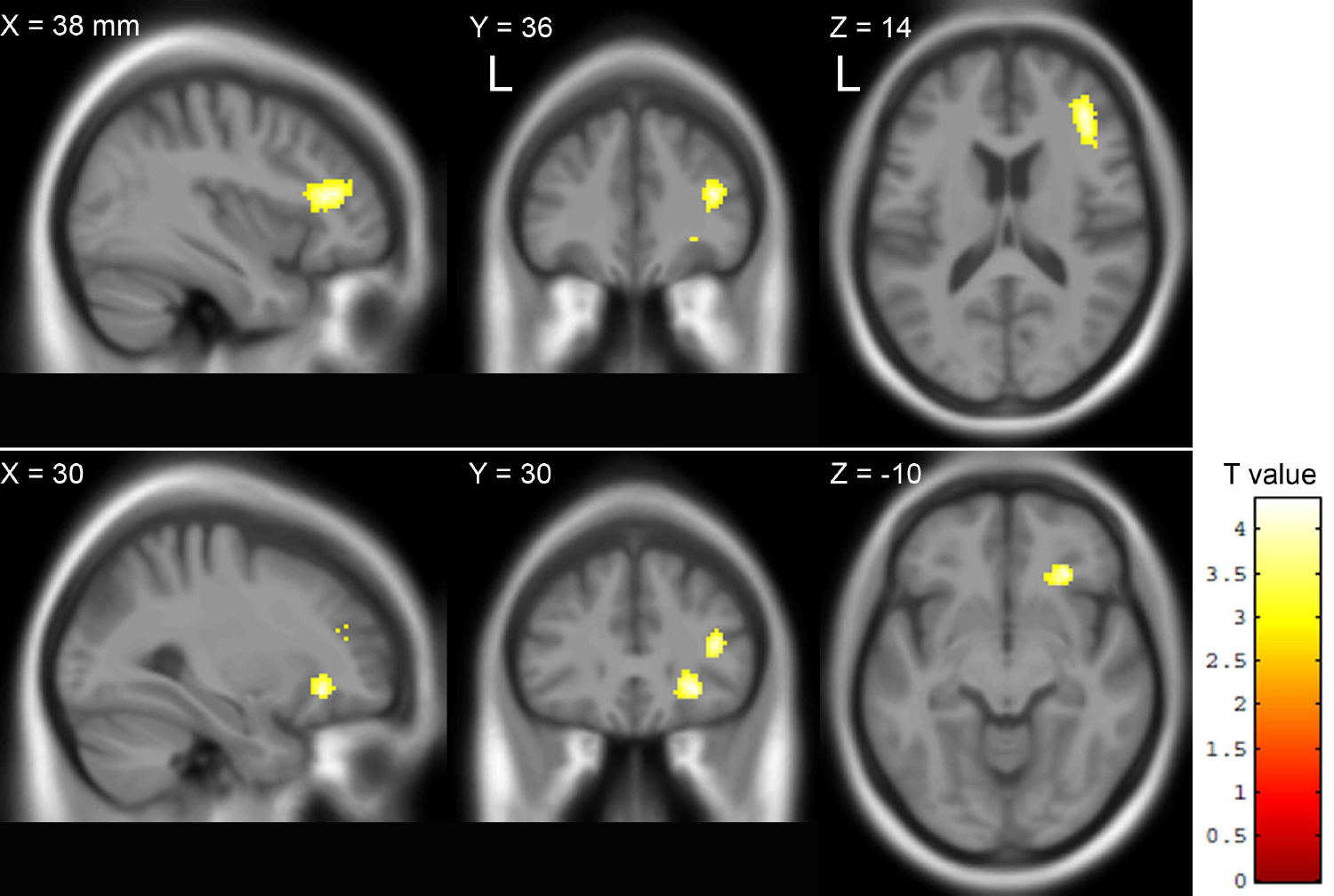**Table 1**. Characteristics of subjects

| Group       | N (male: female) | Mean age $\pm$ SD | APOE4-positive cases |  |
|-------------|------------------|-------------------|----------------------|--|
| Control     | 154 (71:83)      | $64.0 \pm 6.8$    | 41 $(26.6\%)$        |  |
| Juntendo AD | 237 (124:113)    | $65.1 \pm 9.8$    | 99 (41.8%)           |  |
| HAC-AD      | 46(45:1)         | $65.2 \pm 10.0$   | 20 (43.5%)           |  |
| Jikei AD    | 160(50:110)      | $77.7 \pm 6.4$    | 76 (47.5%)           |  |

HAC-AD, high alcohol consumption-Alzheimer's disease; SD. standard deviation;

APOE4, apolipoprotein E 4

Juntendo AD: young AD

Jikei AD: old AD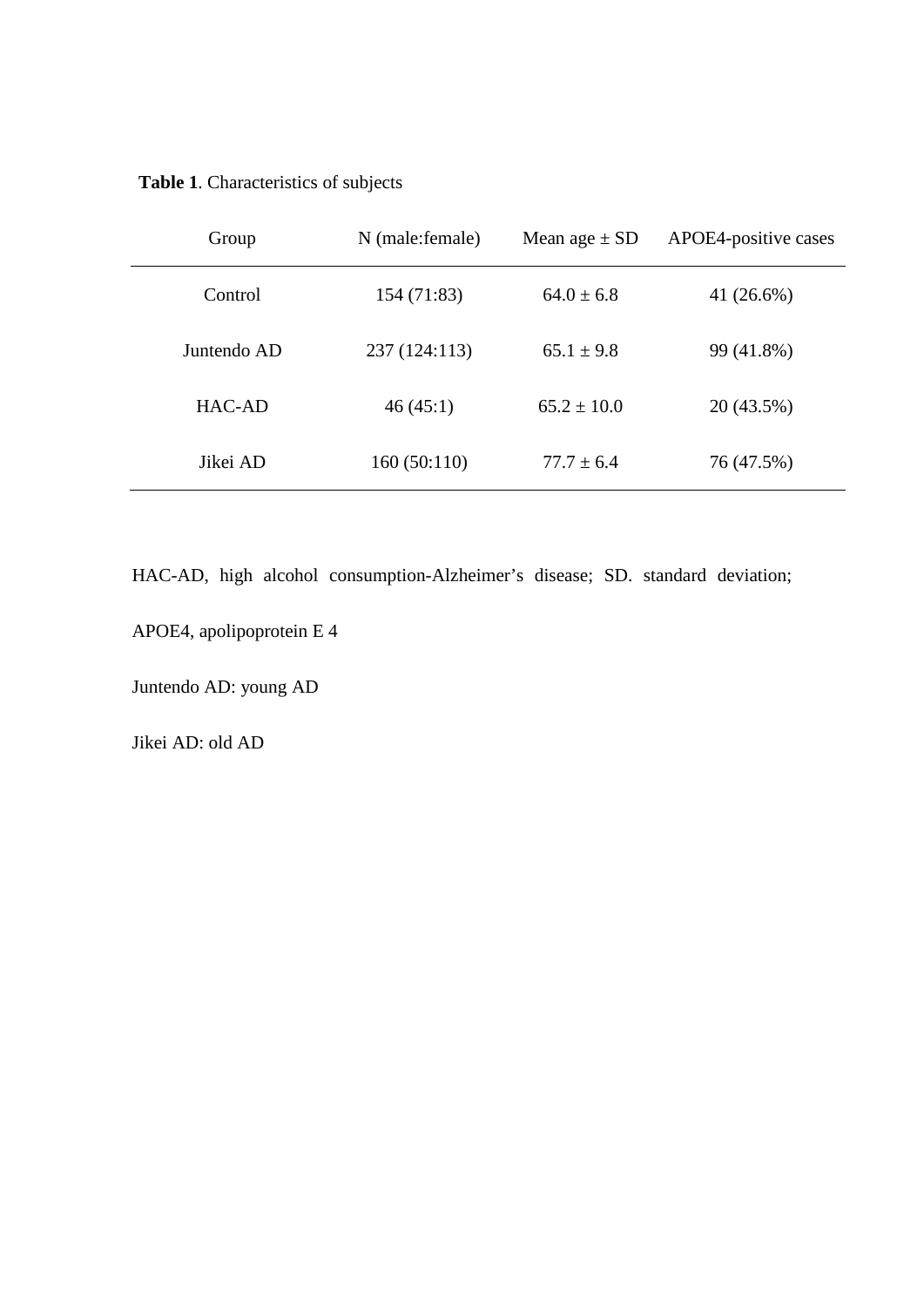| <b>KIBRA</b>              | Genotype                                                      |           |                        |                             | Odds ratio          |
|---------------------------|---------------------------------------------------------------|-----------|------------------------|-----------------------------|---------------------|
| rs17070145                | T/T                                                           | T/C       | C/C                    |                             | $(95\% \text{ CI})$ |
| Control                   | 108(0.70)                                                     | 43(0.28)  | 3(0.02)                |                             |                     |
| Juntendo AD               | 157(0.66)                                                     | 58 (0.24) | 22(0.09)               | Control vs Juntendo AD      |                     |
|                           |                                                               |           |                        | $\chi^2 = 8.49, p = 0.01*$  |                     |
| Jikei AD                  | 105(0.66)<br>51 (0.32)<br>4(0.02)<br>Juntendo AD vs. Jikei AD |           |                        |                             |                     |
|                           |                                                               |           |                        | $\chi^2$ = 8.62, p = 0.01*  |                     |
|                           | T allele                                                      | C allele  |                        |                             |                     |
| Control                   | 259 (0.84)                                                    | 49(0.16)  |                        |                             |                     |
| Juntendo AD<br>372 (0.78) |                                                               |           | Control vs Juntendo AD | 0.690                       |                     |
|                           |                                                               | 102(0.22) |                        | $\chi^2$ = 3.77, P = 0.05*  | $(0.460 - 1.005)$   |
| Jikei AD                  | 261 (0.82)                                                    | 59 (0.18) |                        | Juntendo AD vs Jikei AD     | 0.824               |
|                           |                                                               |           |                        | $\gamma^2$ = 1.12, P = 0.29 | $(0.572 - 1.165)$   |

**Table 2.** Frequencies of the KIBRA rs17070145 genotype and its alleles

HWE, Hardy–Weinberg equilibrium; AD, Alzheimer's disease; CI, confidence interval.

\*Statistically significant (Fisher's exact test).

Juntendo AD: young AD

Jikei AD: old AD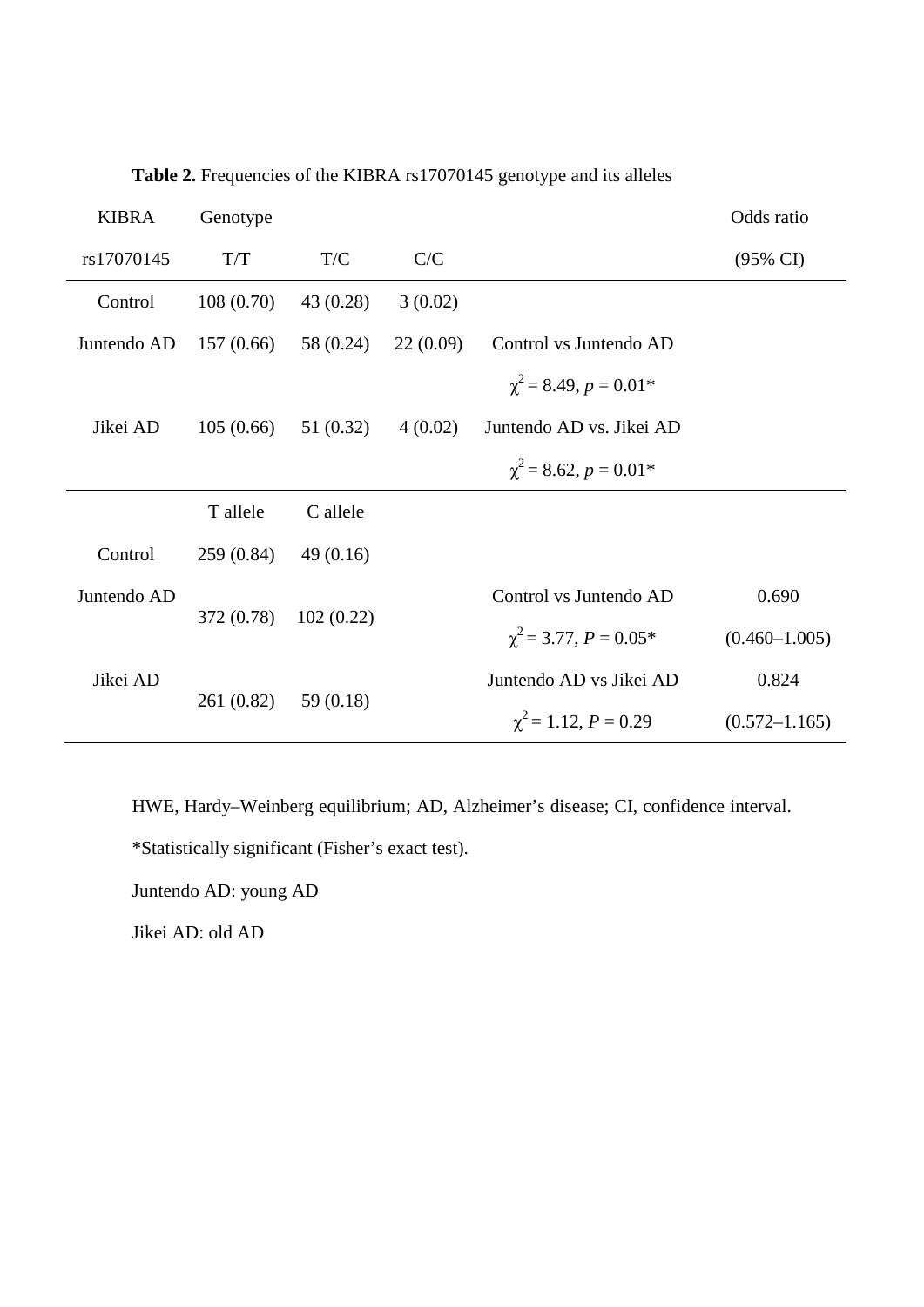# **Table 3.** Analysis of patients with HAC-AD for the KIBRA rs17070145 genotype and allele frequencies

| <b>KIBRA</b> | Genotype  |           |          | $\chi^2$ | $\boldsymbol{P}$ | Odds ratio (95% CI) |
|--------------|-----------|-----------|----------|----------|------------------|---------------------|
| rs17070145   | T/T       | T/C       | C/C      |          |                  |                     |
| Control      | 108(0.70) | 43 (0.28) | 3(0.02)  |          |                  |                     |
| HAC-AD       | 30(0.65)  | 4(0.09)   | 12(0.26) | 33.21    | $0.00005*$       |                     |
|              | T allele  | C allele  |          |          |                  |                     |
| Control      | 259(0.84) | 49(0.16)  |          |          |                  |                     |
| HAC-AD       | 64 (0.70) | 28(0.30)  |          | 9.62     | $0.0004*$        | 2.312 (1.274–3.858) |

HAC-AD, High alcohol consumption-Alzheimer's disease; CI, confidence interval;

HWE, Hardy–Weinberg equilibrium.

\*Statistically significant (Fisher's exact test).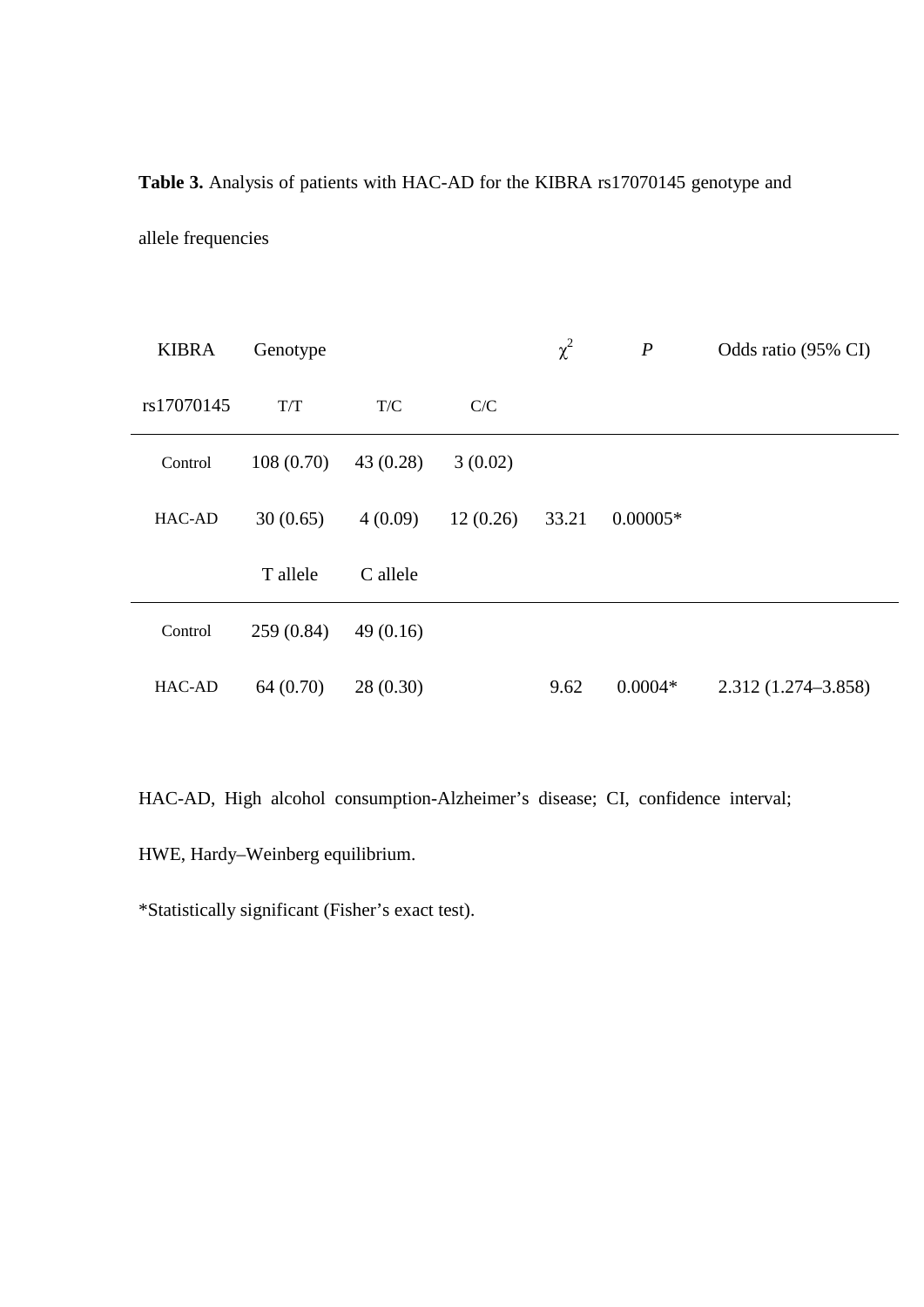**Table 4**. Logistic regression analysis to detect an association among the APOE genotype, KIBRA rs17070145 and the onset of AD

| (Control vs. Juntendo AD) | B     | $\boldsymbol{P}$ | Odds ratio (95% CI)         |
|---------------------------|-------|------------------|-----------------------------|
| APOE4                     | 0.726 | $0.0001*$        | $2.067(1.410-3.030)$        |
| <b>KIBRA C</b> allele     | 0.359 | $0.05*$          | 1.431 (1.000-2.048)         |
|                           |       |                  | *model $\chi^2$ test < 0.01 |
|                           |       |                  | Discrimination rate: 60.6%  |
| (Control vs. HAC-AD)      | B     | $\boldsymbol{P}$ | Odds ratio (95% CI)         |
| APOE4                     | 0.989 | $0.001*$         | 2.688 (1.462-4.940)         |
| <b>KIBRA C</b> allele     | 0.832 | $0.002*$         | 2.298 (1.361-3.878)         |
|                           |       |                  | *model $\chi^2$ test <0.01  |
|                           |       |                  | Discrimination rate: 79.0%  |

APOE4, apolipoprotein E 4; CI, confidence interval; HAC-AD, High alcohol

consumption-Alzheimer's disease